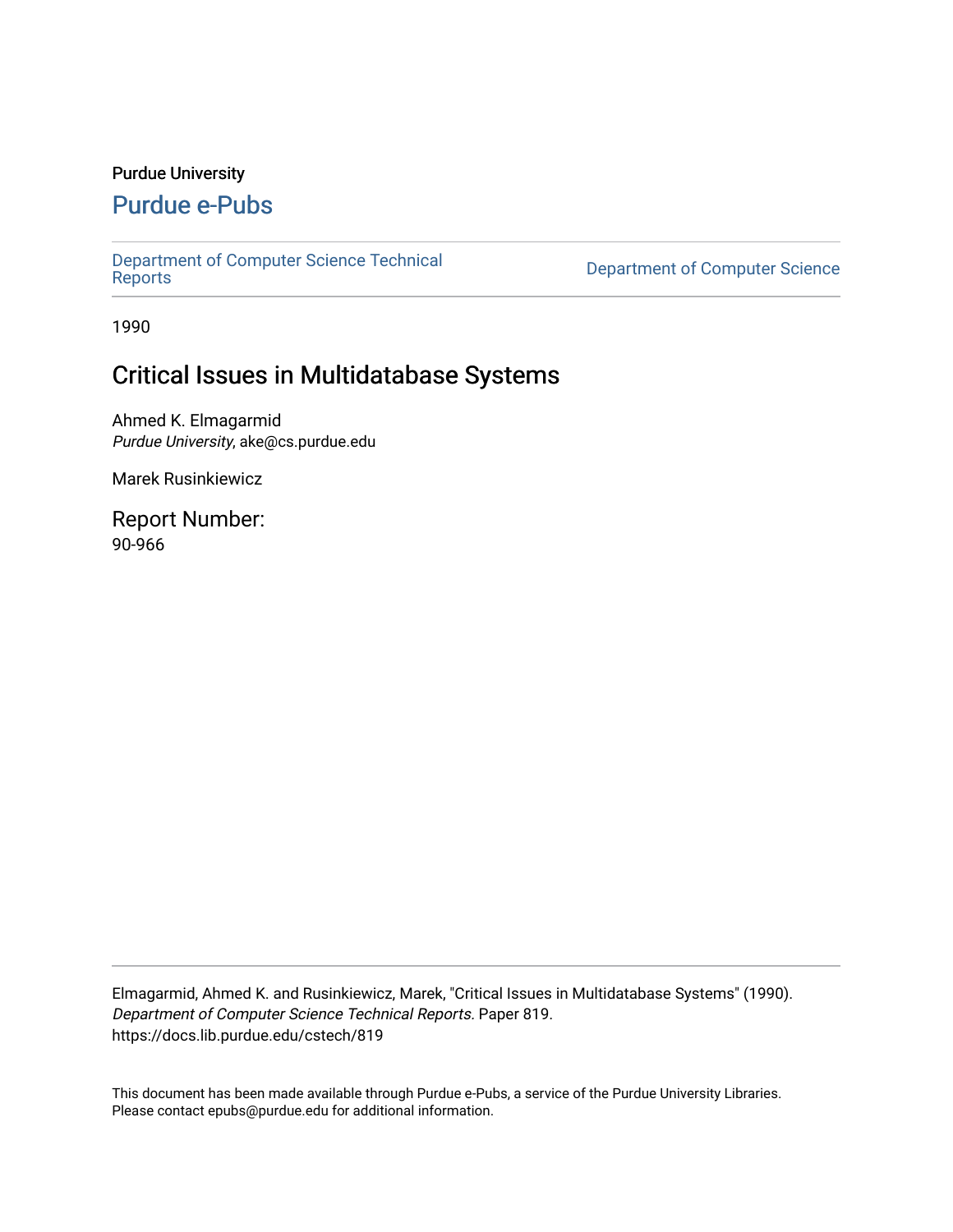## **CRITICAL ISSUE IN** MULTIDATABASE SYSTEMS

 $\boldsymbol{\tau}$ 

 $\frac{1}{2}$ 

 $\bar{\gamma}$ 

l,  $\frac{1}{2}$ 

 $\frac{1}{4}$ 

l,

 $\pm$  $\ddot{\phantom{a}}$ 

 $\frac{1}{1}$ 

 $\ddot{\phantom{a}}$ 

÷

Ahmed Elmagarmid Marek Rusinkiewicz

**CSD TR-966 March 1990** (Revised April 1990)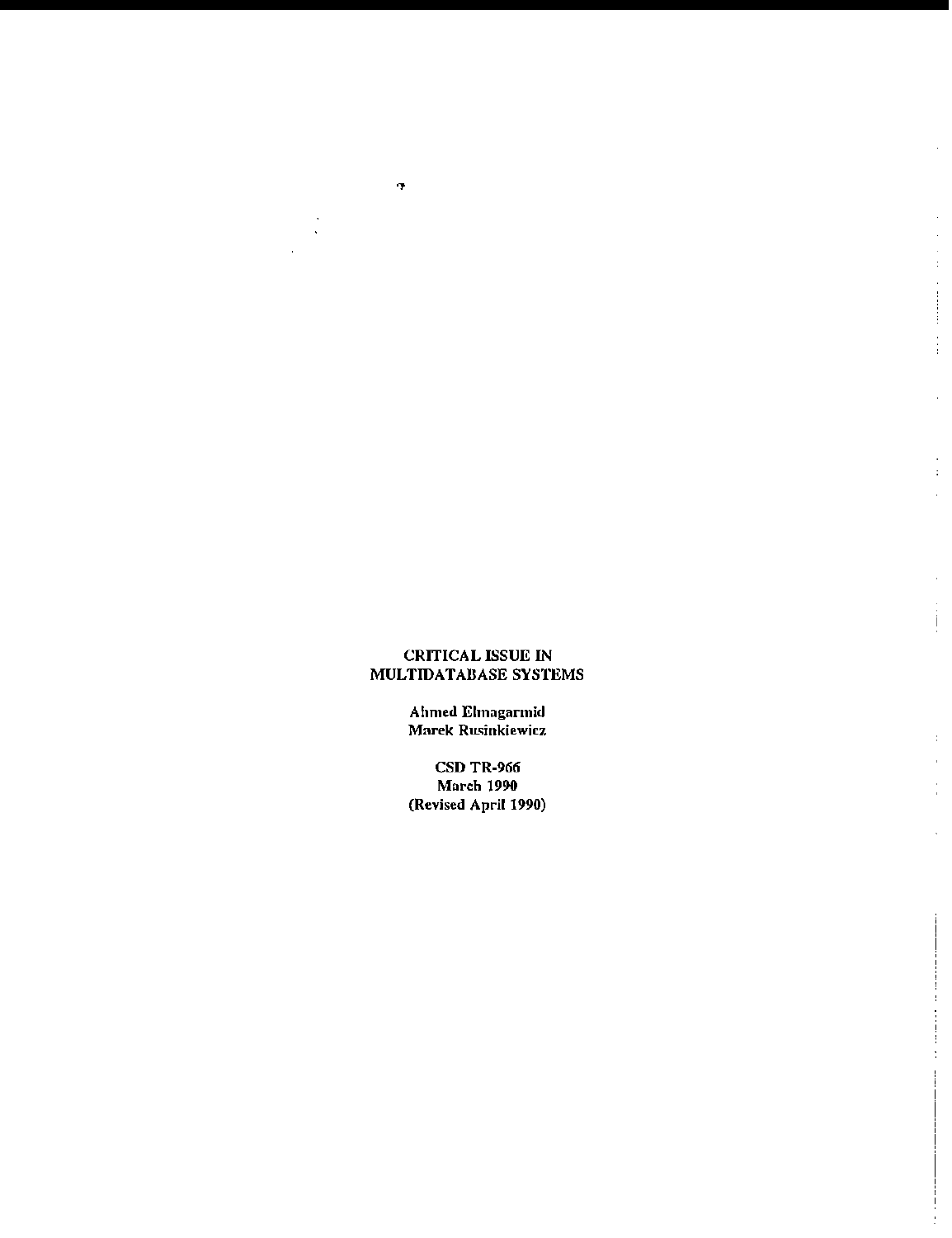# Critical Issues in Multidatabase Systems\*

ŧ

Î ŧ

 $\frac{1}{2}$ 

÷

Ahmed K. Elmagarmid and Marek Rusinkiewicz<sup>t</sup> Department of Computer Sciences Purdue University West Lafayette, IN 47907  $(317) - 494 - 1998$ ahmed@cs.purdue.edu, marek@cs.purdue.edu

#### Abstract

For many applications, a multidatabase approach constitutes an attractive alternative to a single, integrated database. In this paper we describe our experiences gained in the course of the development of experimental multidatabase systems: OMNIBASE, at the University of Houston and InterBase at Purdue University. We concentrate on the problems of query processing and multidatabase transaction management and discuss solutions that were developed within both projects. We identify the main issues related to supporting updates spanning across multiple autonomous databases and define an extended transaction model suitable for heterogeneous computing environments. Then we review the major outstanding research problems and discuss the directions of further research in the area of multidatabase systems.

Key words and phrases: heterogeneous/federated database systems, transaction management in heterogeneous distributed database systems, multi-system applications, systems integration.

\*This work is supported by a PYI Award from NSF under grant IRI-8857952 and grants from AT&T Foundation, Tektronix, SERC and Mobil Oil.

<sup>&</sup>lt;sup>f</sup>on leave from the University of Houston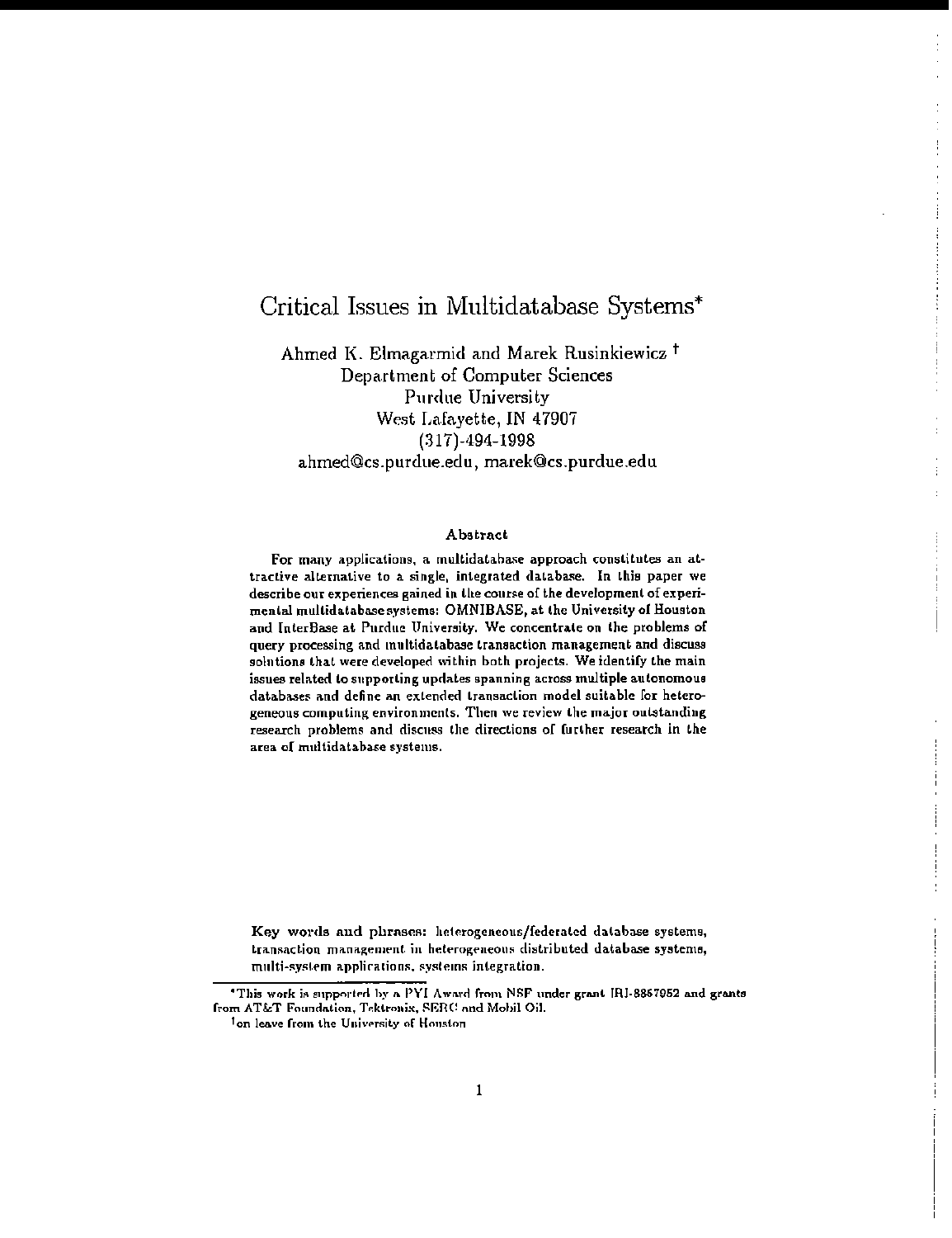# 1 Introduction

In many large organizations, multiple software systems exist (databases, application programs with their dedicated files, etc.) that are frequently not compatible with each other. The problem is further aggravated by the heterogeneity of the hardware and operating systems used by these systems. To protect the investments made in such systems, it is necessary to not only provide uniform access to all their data and resources, but also to allow them to cooperate by exchanging data and synchronizing their execution. This emerging need to provide organization-wide access to data and software resources is creating a demand to interconnect previously isolated software systems. An end-user in a heterogeneous computing environment should be able *not* only *to* invoke multiple existing software systems and hardware devices, but also should be able to coordinate their interactions. These systems may run autonomously on different computers, may be supported by different operating systems, may be designed for different purposes, and may use different data formats.

 $\ddot{\cdot}$ 

The problem of integrating programs and data from various application systems has been addressed, among others, in [Gat87), [BW86], [HN87] where several approaches based on a common task specification language have been proposed. As an example of a glohal application that needs to access and coordinate interactions of several software and hardware systems, consider the problem of preparing materials for a meeting in a company [Gat87]. Suppose that, in order to prepare the materials, data must be extracted from a DB-2 database residing on a mainframe computer, combined with additional data stored in a LOTUS file on a personal computer, formatted, and spooled to a printer to prepare transparencies for the meeting. Furthermore, the mail utility should be invoked to deliver a memo announcing the meeting, together with the materials, to each attendee's workstation.

Software systems capahle of automatically executing such applications do not exist, and many issues introduced by interconnection of existing heterogeneous application systems have been virtually unexplored. In the *InterBase* project we are currently developing a prototype of a system that allows specification and execution of global applications in a heterogeneous computing environment. Global applications in *InterBase* may involve not only database systems but also knowledge bases, expert systems and other application software running <sup>011</sup> a wide range of mainframe, mini- and micro-computers. DOL, a distributed operation language [ROE90], is used in the system to specify tasks that need to be executed by an application and the interactions among them. The DOL is simple and concise enough to be used directly by end users.

In this paper we will first discuss the architecture of multidatabase systems and then we will concentrate on the problem of providing consistent updates across multiple datahases.

The paper is organized as follows. In Section 2 we discuss a possible architecture of a multidatabase system, based on a concept of a distributed task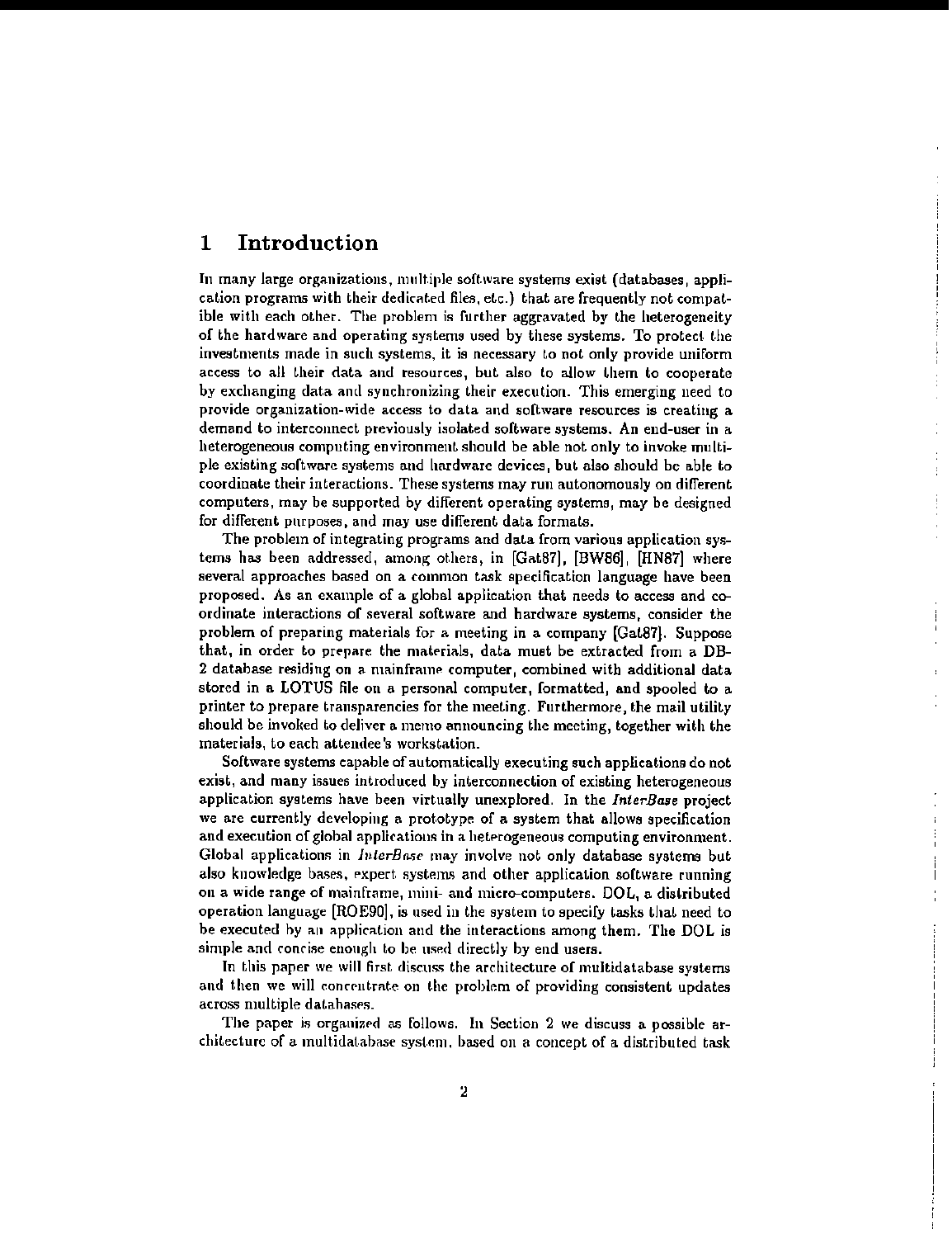specification language. We also show how such a language can be used to specify global applications requiring access to multiple and autonomous software systems. In Section 3, we discuss some major problems related to the management of multidatabase transactions. In Section 4 we propose extensions to the transaction model which address the specific requirements of the multidatabase environment. In Section 5 we review some of the work we are currently carrying out in the InterBase project at Purdue University.

ţ

j

 $\begin{array}{c} \vdots \\ \vdots \\ \vdots \end{array}$ 

 $\ddot{\phantom{a}}$ ÷

## 2 Architecture of a Multidatabase System

In this section, we will discuss possible approaches to the architecture of a mutlidatabase system using as examples the OMNIBASE and InterBase prototypes. OMNTBASF, is an experimental prototype developed at the University of Houston [Rea88J, while IntcrBase is a prototype system built in the Inter-Base Laboratory at Purdue University [ROE90]. InterBase is an experiment in Interoperable Heterogeneons Computing.

## 2.1 OMNIBASE Architecture

The main functional components of the multidatabase system OMNIBASE and their interactions during the evaluation of a global query are illustrated in Figure 1. Initially, the user (applical.ion program) presents a multidatabase query to the *global* user interface, which analyzes it and removes ambiguous references (if necessary) using the knowledge base. The query is then sent to the global *query parser* and *decomposer*, that decomposes it into a set of subqueries. Next, a query evaluation plan is formulated as a program expressed in a Distributed Operations Langnage (DOL). The use of DOL allows the specification of complex, multi-site data processing requests, that may involve not only multiple databases but also other software packages. The query evaluation plan is subsequently executed under the control of the *Query Evaluation Supervisor*  $(QES)$ , which directs the subqueries to their respective local systems. For each subquery, a *Local Access Mallager* (LAM) translates the query into the local database language and submits it to the Local Database Management System (LDBS). An intermediate result of a local query produced under the control of a LAM may be then directed to some other site. LAMs are used to protect local autonomy of LDBSs participating in a multidatabase system and act as local agents of the MDBS. The results of subqueries are then combined to produce the final answer to the global query.

Because of the lack of centralized control in the design of LDBSs, different databases may define data ohjects that logically belong to the same domain using different data types. Furthermore, data representation and precision may vary even for data of the same type. To accommodate the heterogeneity and possible inconsistency among databases a multidatabase dictionary service must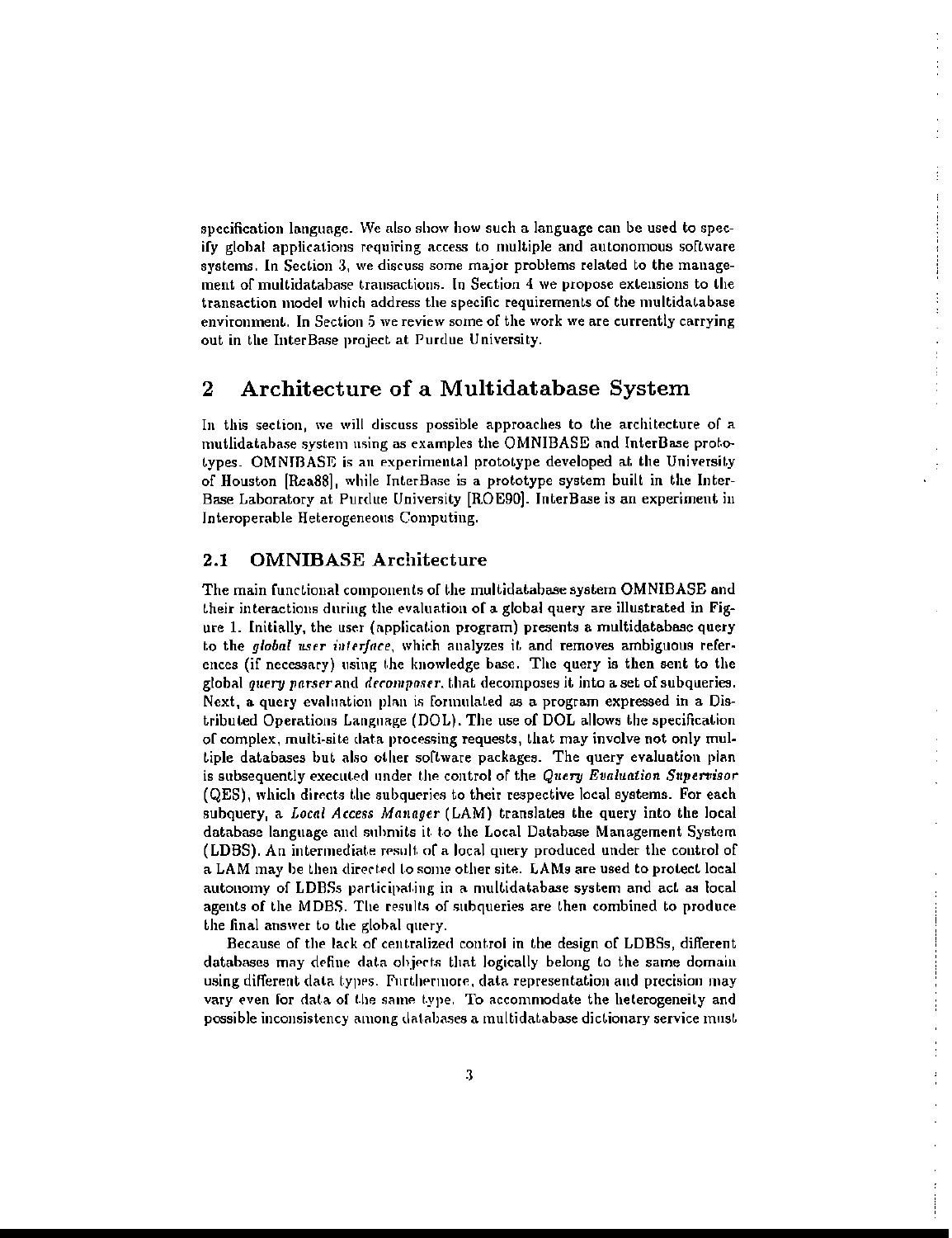

Figure 1: OMNIBASE Architecture

be provided either as a part of the MDBS or as independent directory server. Whenever a new LDBS joins the MDBS, or a member database is modified in a way affecting its export schema, the appropriate schema information must be made available to the MDBS.

OMNIBASE uses a knowledge base to resolve relation name ambiguity, DBMS incompatibility and inconsistencies in participating databases. The knowledge base contains information about local databases, relation attributes, attribute domains and necessary conversions. For all attributes, information about their names, aliases, types, measurement units, corresponding domains and conversions into canonical form is stored. This information is used whenever implicit or explicit data conversions are required by a global query. The domain information in the global dictionary includes domain name, canonical type, canonical units, allowed operations, precision and tolerance. Each attribute in an export schema is assigned a domain code and an attribute characteristic code. For example, the domain of an attribute pertaining to an entity of type person contains a code indicating whether the domain is an ID, Name,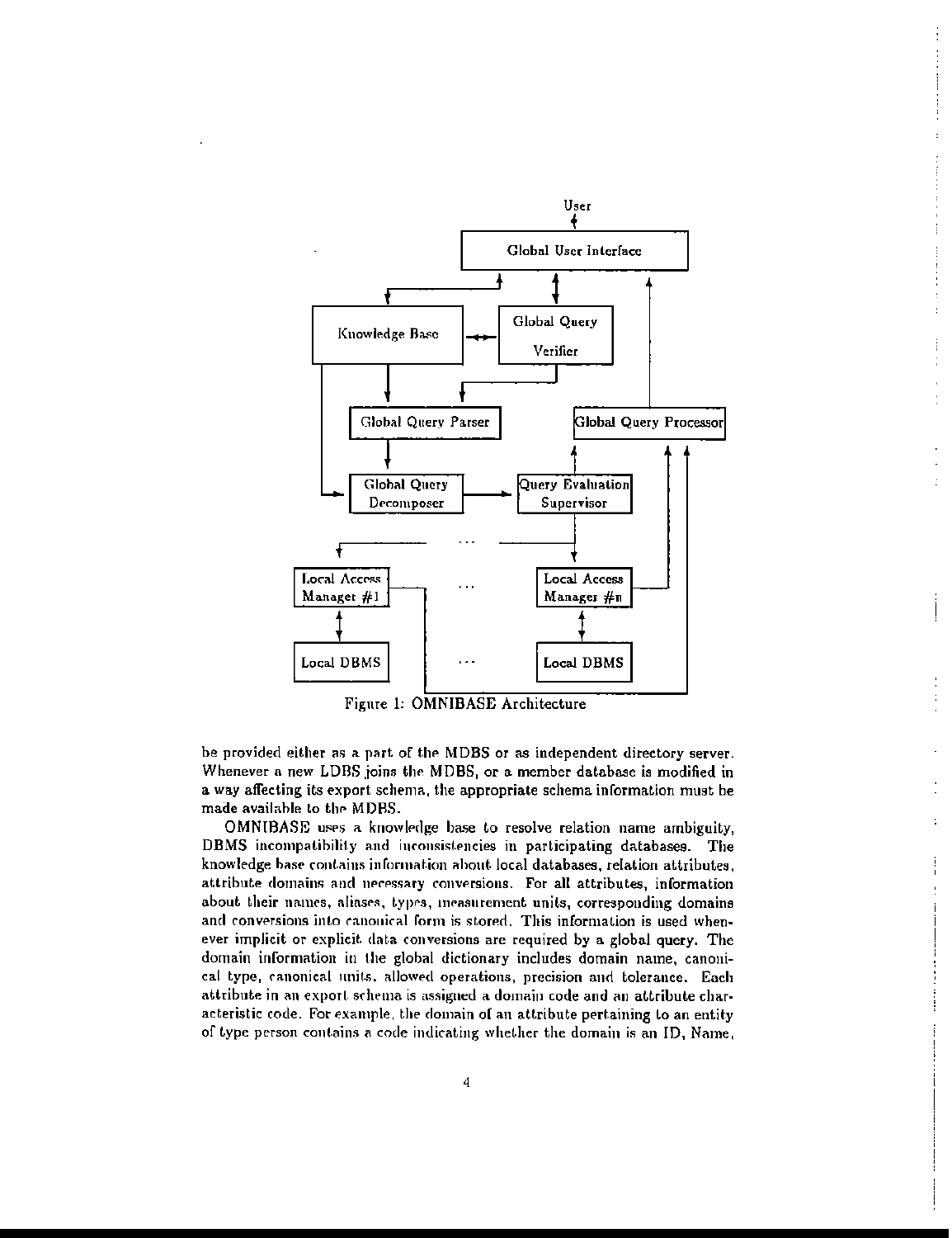Sex, Age, Address, Phone number, or some other descriptive cllaracteristic. For domains corresponding to measurements, the domain code may indicate length, area, capacity, mass, time, money, score or quantity.

 $\mathcal{I}$ 

The system's knowledge hase contains the information described above and a set of rules. The inference engine uses the rules stored in the knowledge base to automatically remove ambiguity from a global query and to derive an efficient query evaluation plan. Occasionally the system may have to consult the user in order to eliminate ambiguities from pending requests. <sup>I</sup> The query evaluation plan is created as a program in a Distributed Operation Language. In the context of multidatabase operations, DOL can be used to express various query processing algorithms taking into account different cost functions, network characteristics, load balancing, etc. Thus, in OMNIBASE query evaluation can be optimized by generating different DOL programs for each query.

### 2.2 InterBase Architecture

The InterBase prototype implementation environment includes various database systems (SYBASE, INGRES, dBase IV), expert systems (GURU), spreadsheets (LOTUS 123), etc [ROE90], running on a wide range of hardware (from mainframes to microcomputers) and using various operating systems and network software. The system uses the task specification language (DOL) to specify local or remote executions of member software systems. The DOL allows the user to specify all actions associated with a distributed application, the sequence of actions, logical dependencies, data paths, and the maximum allowed degree of concurrency. The details of communication between the various components of the system are transparent to the user. The architecture of the prototype implementation built in the InterBase Laboratory at Purdue is presented in Figure 2. The prototype consists of the following main components:

#### DOL Program Interpreter

The *DOL* Program Interpreter reads a DOL program and performs the actions specified. It is responsible for managing the flow of control specified by the DOL program, contacting and opening connections to each service requested, setting up communication paths between services, monitoring the status of the individual services, and closing connections when the program is finished. It also enforces the semantic rules of the language such as insuring that services are opened before use, making sure that dependent batch processes do not run concurrently, and checking the requested connection modes against those supported by each service. It consults the service directory to determine how to contact the individual services, and which contact and data transfer modes they support.

<sup>&</sup>lt;sup>1</sup>The query decomposition algorithm used by OMNIBASE is described in [RC87]. It is based on identifying connected sub-graphs of the query connection graph that are fully contained in a single database.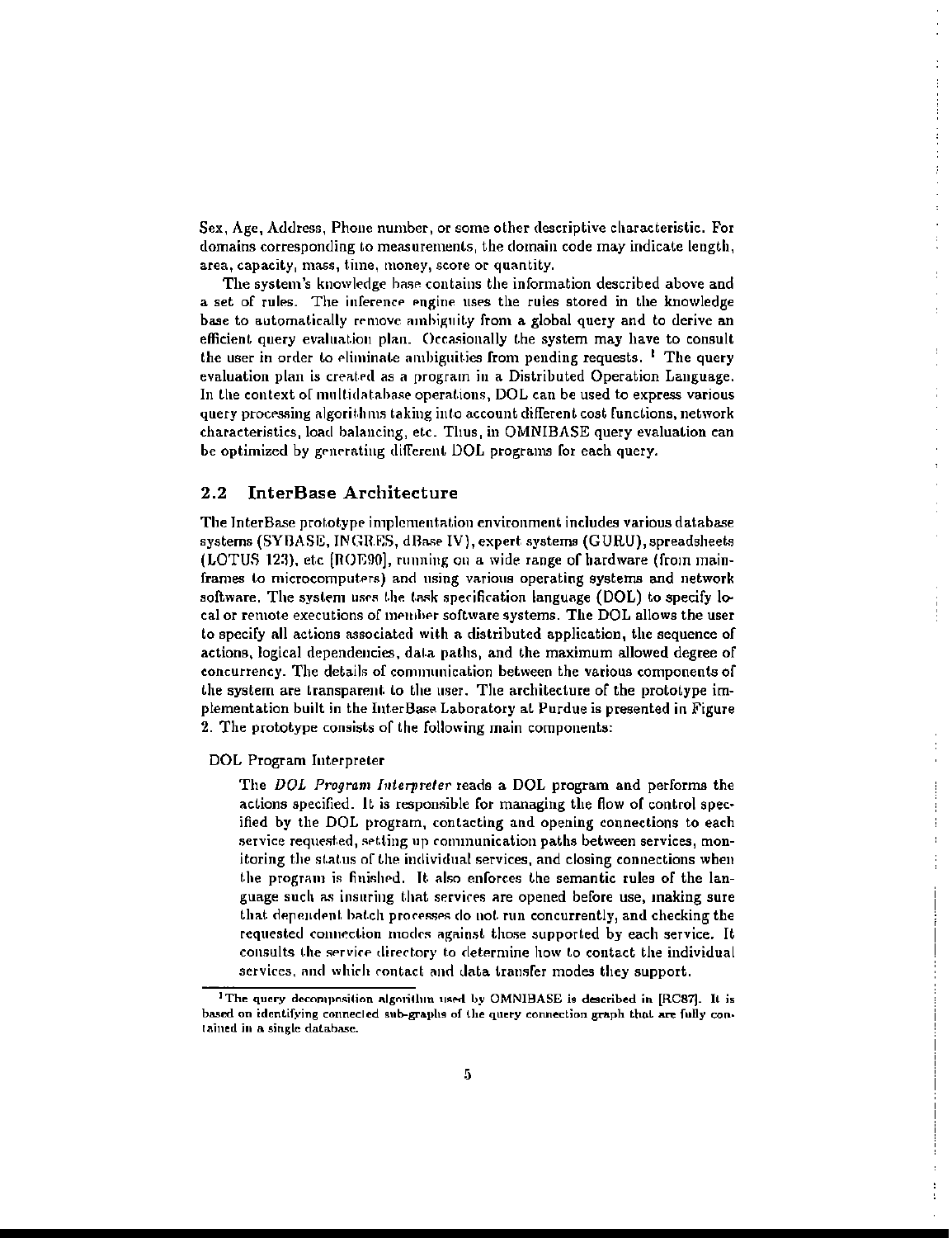

 $\frac{1}{4}$ 

 $\ddot{\phantom{a}}$ 

 $\pm$  $\begin{array}{c} 1 \\ 1 \\ 2 \\ 3 \\ 4 \end{array}$ 

 $\frac{1}{2}$  $\overline{\phantom{a}}$  $\vdots$  $\frac{1}{2}$ 

 $\frac{3}{4}$ 

Figure 2: InterBase system Components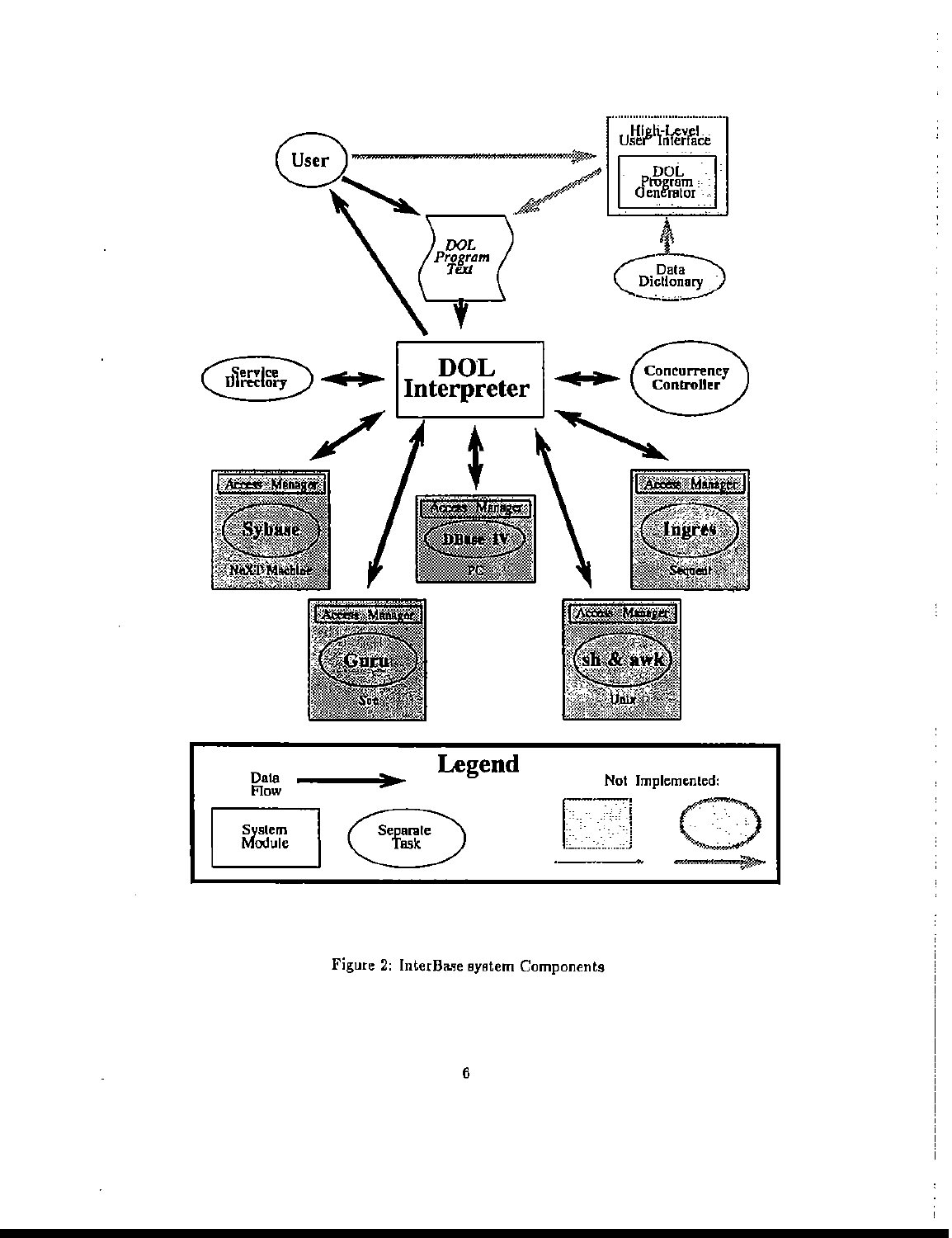### Local Access Managers

*Local Access Managers* (LAMs) are designed to preserve the autonomy of each member software system  $[EH88a]$ . A LAM acts as a proxy user for the software system it manages, encompassing it in a sort of logical shell. The only underlying software system interfaces available to the LAM are those that, were originally designed to be available to the system's users.

 $\begin{array}{c} \begin{array}{c} 1 \\ 1 \\ 2 \end{array} \\ \begin{array}{c} 1 \\ 2 \end{array} \\ \begin{array}{c} 1 \\ 2 \end{array} \\ \begin{array}{c} 1 \\ 2 \end{array} \\ \begin{array}{c} 1 \\ 2 \end{array} \\ \begin{array}{c} 1 \\ 2 \end{array} \\ \begin{array}{c} 1 \\ 2 \end{array} \\ \begin{array}{c} 1 \\ 2 \end{array} \\ \begin{array}{c} 1 \\ 2 \end{array} \\ \begin{array}{c} 1 \\ 2 \end{array} \\ \begin{array}{c} 1 \\ 2 \end{array} \\ \begin{array}{c} 1 \\ 2$ 

 $\ddot{\phantom{a}}$ 

÷  $\mathbf{I}$ 

Once a software system has been provided with a specially designed LAM, the DOL interpreter does not need to know anything about the underlying software system. This service abstraction is possible because the same communication protocol is used with all LAMs, regardless of what service they·re providing, This greatly reduces the complexity of the overall system, in that adding new software systems does not require changes in the other modules of the system.

#### Service Directory

A software system which has been incorporated into our heterogeneous distributed environment acts as a *service* which can be used directly by the end-user client. The main function of the *Service Directory* is to provide location and distribution transparency by locating individual services for the end-user. To accomplish this, the Service Directory contains a list of all services availahle in the system, together with the information needed to access each of them. This information includes the physical channel to use for communication, the supported communication protocol, the connection protocol to use, and the data transfer methods supported. The physical channel information could specify a local area network and an ad· dress, a serial line and a device name, a local program and a path, etc. The communication protocol will usually be a function of the physical channel. For example. a service on a local area network might communicate via  $TCP/IP.$  In order to use a service, we must know how to contact it; some services are always running, some are started automatically by their host when requested, and some must be started explicitly before they can be used. Finally, since DOL allows data to be transferred in *batch* mode or in pipe mode, the Service Directory needs to know which modes are supported hy each service, and in what manner the data exchange should take place.

#### Concurrency Controller

The concurrency controller is responsible for managing both the commitment and serialization of the local subtransactions. One of the objectives of the InterBase project is to investigate the applicability of various concurrency control approaches (e.g. such as the pre-specified orders and simulated prepared states of subtransactions explained in [ED90][LE90]) in a multidatabase environment.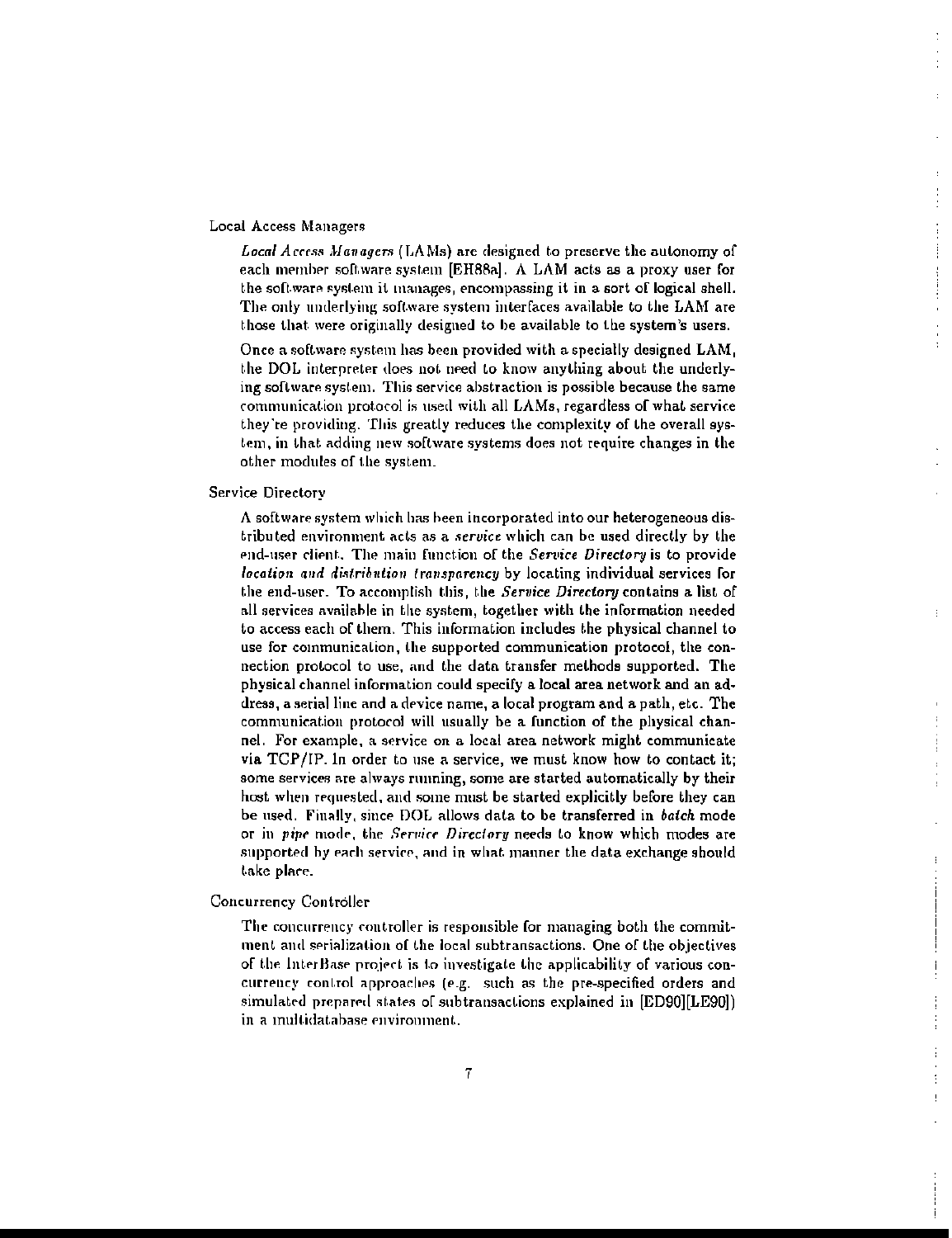High-Level tlser Interface

If a global appliration involves only database systems, a multidatabase language, such as MSQL [LITW89], can be used to specify queries and updates. We have recently starled a project in which we are developing a MSQL query interface for end-users. We have successfully implemented a compiler for a subset of MSQL which translates MSQL queries into DOL programs. The compiler is tested and ready to be incorporated into the InterBase prototype. Work on graphical query and update interfaces *to* multidatabase systems is being carried out in the OMNIBASE project.

 $\frac{1}{1}$ 

# 3 Concurrency Control in Multidatabase Systems

In a database system, several users may read and update information concurrently. Undesirable situations may arise if the operations of various user transactions are improperly interleaved. Concurrency control is an activity that coordinates concurrently executed operations so that they interfere with each other in an acceptable fashion. Some of the prototype implementations of multidatabase systems described in the literature  $[T+83, T+87]$  allow only retrieval operations in a heterogeneous environment, because updates present serious problems in areas such as concurrency control, logging and security. Recently, much attention has been focused on providing support for updates spanning across multiple autonomous database systems A key step in achieving this goal is global concurrency control, which has been discussed in [GL84] [GPZ86] [LS86] [AGMS87] [Vid87] [BS88.] [EH88.] [Pu88] [ED90] [LE90].

The problem of concurrency control in multidatabase environments is different from that in distributed database systems, and global concurrency control strategies developed in homogeneous distributed database environments do not work well in multidatabase environments. Furthermore, most efforts attempting to generalize the classical concurrency control strategies for multidatabase systems are only partially successful. For example, many concurrency control protocols proposed for MDBSs either violate local autonomy or do not maintain global serializability (see [DELO89a]).

Designing a concurrency control strategy for a heterogeneous database environment is more difficult than in its homogeneous counterpart, primarily because we must deal not only with the data distribution but also with heterogeneity and autonomy of underlying databases. In a tightly-coupled distributed database system, there is only one concurrency controller to certify and/or produce the schedules. The concurrency controller has access to all information it needs to produce and/or certify the schedules. In addition, it normally has control over all transactions running in the system. In contrast, in a multidatabase systems we must deal with the following problems caused by autonomy of the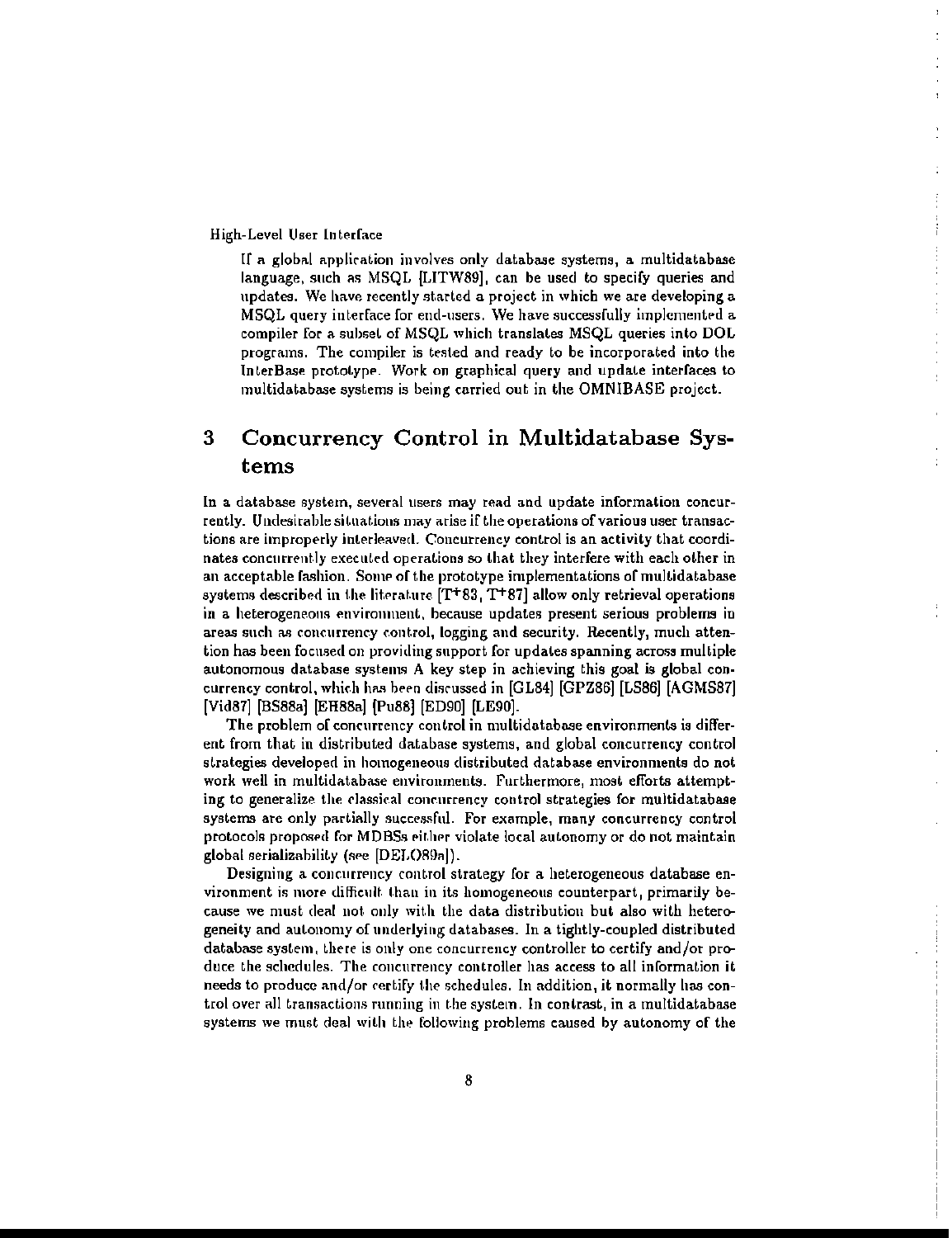local systems.

• Local concurrency controllers are designed in such a way that they are totally unaware of other LDBSs or of the integration process. This type of autonomy is defined as design autonomy and indicates that each of the LDBSs is free to use whatever algorithms it wishes. When this LDBS is incorporated into a federation, design autonomy specifies that we cannot retrofit its algorithms. The only way to remedy this problem is to use a hierarchical approach to concurrency control [LE90].

þ

÷

÷

- The Global Concurrency Controller (GCC) needs information regarding local executions in order to maintain global database consistency. However, the GCC has no direct access to this information, and cannot force the Local Concurrency Controllers (LCCs) to supply it. This type of autonomy is defined as communication autonomy, which means that an LCC is allowed to make independent decisions as to what information to provide.
- LCCs make decisions regarding transaction commitments based entirely on their own considerations. LCCs do not know or care whether the commitment of a particular transaction will introduce global database inconsistency. In addition, a GCC has no control over LCCs at all. For example, a GCC cannot force an LCC to restart a local transaction even if the commitment of this local transaction will introduce global database inconsistency. We call this type of autonomy the execution autonomy; it says that each of the LCCs is free to commit or restart any transaction running under its control.

## 3.1 Hierarchical Concurrency Control

It has been argued that due to the autonomy of the local database systems, concurrency control in multidatabase systems should be performed using the hierarchical approach [GPZ86]. In this approach, the concurrency control responsibility is properly distributed among the GCC and the LCCs. However, due to the lack of a correctness proof, it is not clear that the general hierarchical approach is correct. As a result. l.he correctness of many algorithms [PuSS], [AGMS87] [Vid87] based on this approach has not been formally proven. As a matter of fact, it has been pointed out in [DELO89a] that in some cases these algorithms even produce non-serializable schedules.

It is shown in [LE90l that following two conditions are sufficient for the global schedules to be serializable:

Condition 1 All LCCs maintain the serializability of their local schedules and ensure that all the local transactions and sub transactions are serialized in their lifetime.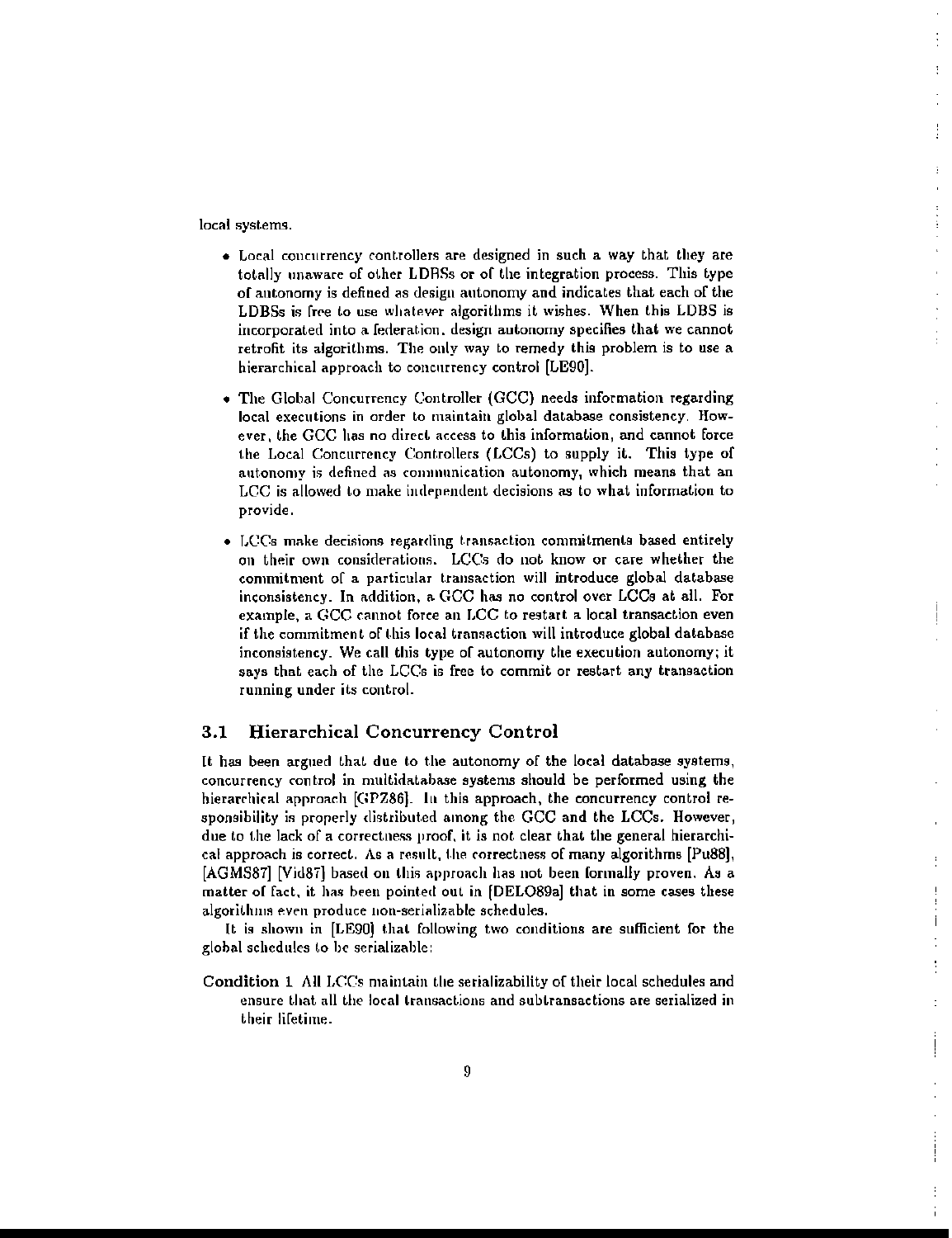Condition 2 The serialization orders of the subtransactions of all committed global transactions are compatible.

## 3.2 Quasi-Serializability

Serializability has been generally used as the correctness criterion for the proposed concurrency control strategies. Unfortunately, serializability does not work well in heterogeneous distributed database environments. In [DEL089a], we discussed the difficulties of maintaining global serializability in heterogeneous distributed database environments. In our opinion, these difficulties result from the fact that serializability was originally introduced for centralized database environments and therefore is centralized in nature. Global concurrency control in heterogeneous distributed database environments, on the other hand, is hierarchical in nature due to the autonomy of the element databases. As a result, some of the proposed algorithms violate local autonomy (e.g., Sugihara's distributed cycle detection algorithm [Sug87]), some allow low degree of concurrency (e.g., Breitbart's site graph testing protocol [BS88a]), and others fail to maintain global serializability (e.g., [AGMS87], [Pu88], [EH88a] and [LEM88]).

The hierarchical nature of global concurrency control in MDBSs makes it very difficult to maintain glohal serializability. On the other hand, it relieves the global concurrency controller from some responsibilities (e.g., the correctness of local histories). This suggests that the correctness criteria for global concurrency control in HDDBSs should be based primarily on the behavior of global applications, with proper consideration of the effects oflocal applications on global applications.

More details on this work can be found in [DE89], where we have defined quasi serializability (QSR) as a possible correctness criterion for global concurrency control in multidatabase environments. We define an execution as quasi serializable if it is equivalent to a quasi serial execution in which global transactions are executed sequentially and local executions are all serializable.

Example: Let  $E = \{E_1, E_2\}$  be an execution of transactions  $G_1, G_2, L_1$  and L*<sup>2</sup> ,* where

 $E_1: w_{g_1}(a)r_{l_1}(a)w_{l_1}(b)r_{g_2}(b)$ 

 $E_2: r_{q_2}(c)w_{l_2}(d)r_{q_1}(d)w_{q_2}(e)r_{l_2}(e)$ 

 $E$  is quasi serializable. It is equivalent to the quasi serial execution  $E'$  =  ${E'_1, E'_2}$ , where

 $E'_{1}: w_{g_{1}}(a)r_{l_{1}}(a)w_{l_{1}}(b)r_{g_{2}}(b)$ 

 $E_2^l: w_{l_2}(d)r_{g_1}(d)r_{g_2}(c)w_{g_2}(e)r_{l_2}(e)$ 

A significant difference between serializable executions and quasi serializable executions is that quasi serialization order of global transactions is determined by their execution order. In other words, if a global transaction  $G_1$  was executed completely before another global transaction  $G_2$ , then  $G_1$  also precedes  $G_2$  in the quasi serialization order. Therefore, a specific quasi serialization order of global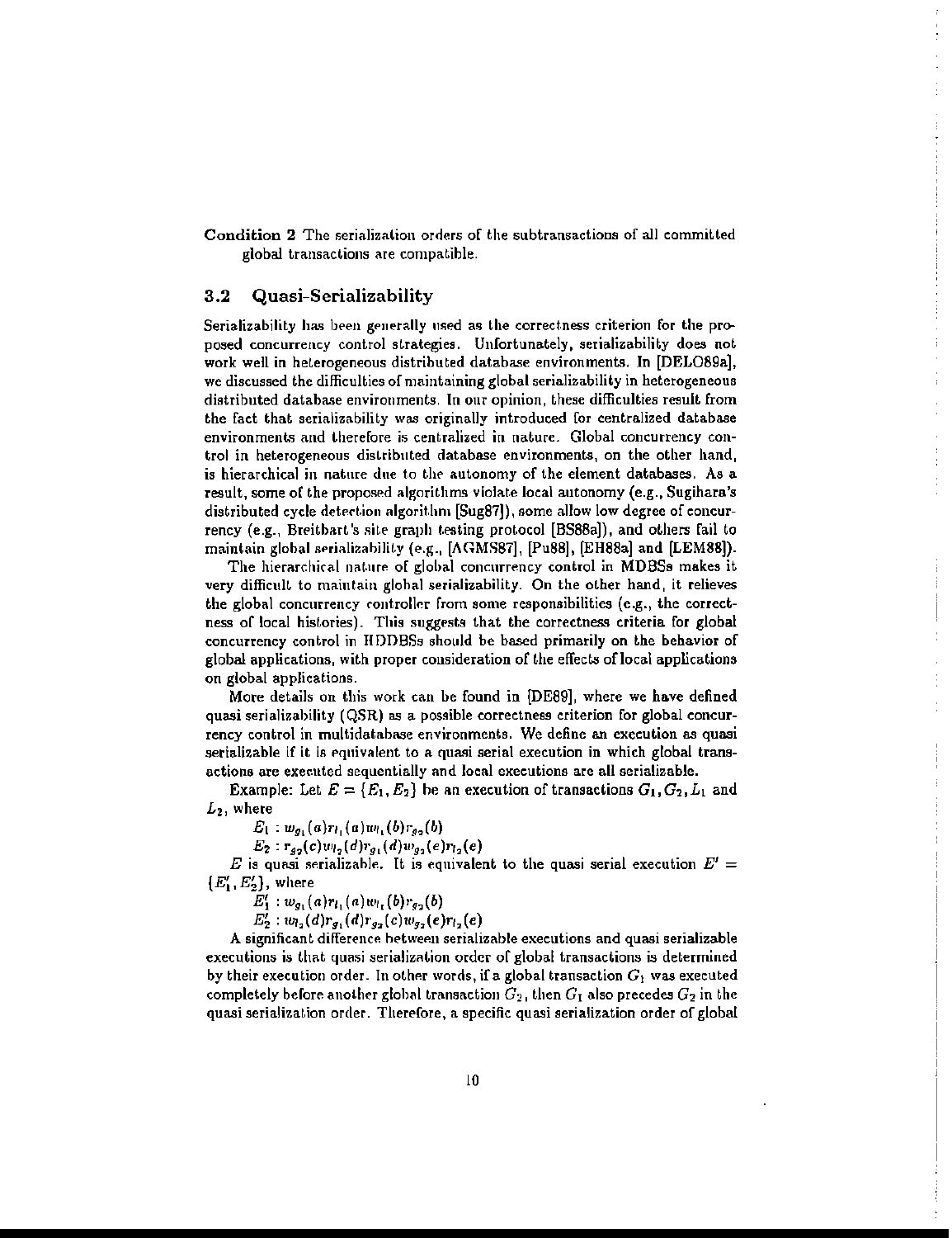transactions can be guaranteed at global level by controlling their submission order. This is obviously very useful in global concurrency control.

## 3.3 Dealing with local conflicts

When there are no direct inter-database dependencies, the quasi serializability constitutes a simple and relatively easy to enforce correctness criterion for concurrent execution of mnJt.idat,ahase transactions. However, when these assumptions are not satisfied, we have to use traditional criteria based on serializability. To assure multidatahase consistency in this case, the MDBS must deal with both direct and indirect conflicts. Direct conflicts involving only subtransactions of multidatabase transactions can be easily handled by the MDBS concurrency control mechanism. However, indirect local conflicts involving local transactions are extremely difficult to detect. Since the MDBS is not aware of local transactions and the indirect conflicts they may cause, it cannot determine if an execution of arbitrary global and local transactions is serializable.

In the early work in this area the above problem was misunderstood and the existence of indirect conflicts was ignored. Several solutions were proposed [GPZ85], [LEM88], [EH88aJ that. required conflicting multidatabase transactions to have the same relative serialization order at each of the local databases only in cases where they have a direct conflict. Du and Elmagarmid [DELO89a] have derived scenarios where the above paradigms are shown to violate global serializability.

j.

When it became clear that indirect conflicts could not be ignored, several solutions were proposed in the literature which utilize information about the execution order of multidatabase transactions to either determine their serialization order or to prevent indirect conflicts. However, these attempts were only partially successful due to the following reasons:

- Observing the execution order of the multidatabase transactions at each LDBS is not enough to determine their relative serialization order. Even if a subtransaction of a global transaction  $G_2$  is executed and committed before the subtransaction of another global transaction  $G_1$  in some local database,  $G_1$  may precede  $G_2$  in the equivalent serialization order, because of indirect conflicts caused by the local transactions.
- Indirect conflicts between multidatabase subtransactions cannot be prevented by controlling their submission and execution order. In [DELO89a] it is shown that global serializahility may be violated even when multidatabase transactions are submitted serially to their corresponding LDBS.

An alternative approach is to assume that direct conflicts between multidatabase transactions exist whenever they are possible. Breitbart and Silberchatz proved [BS88b] that in order to guarantee global consistency, multidatabase transactions must be serialized in the same way in all LDBS, even in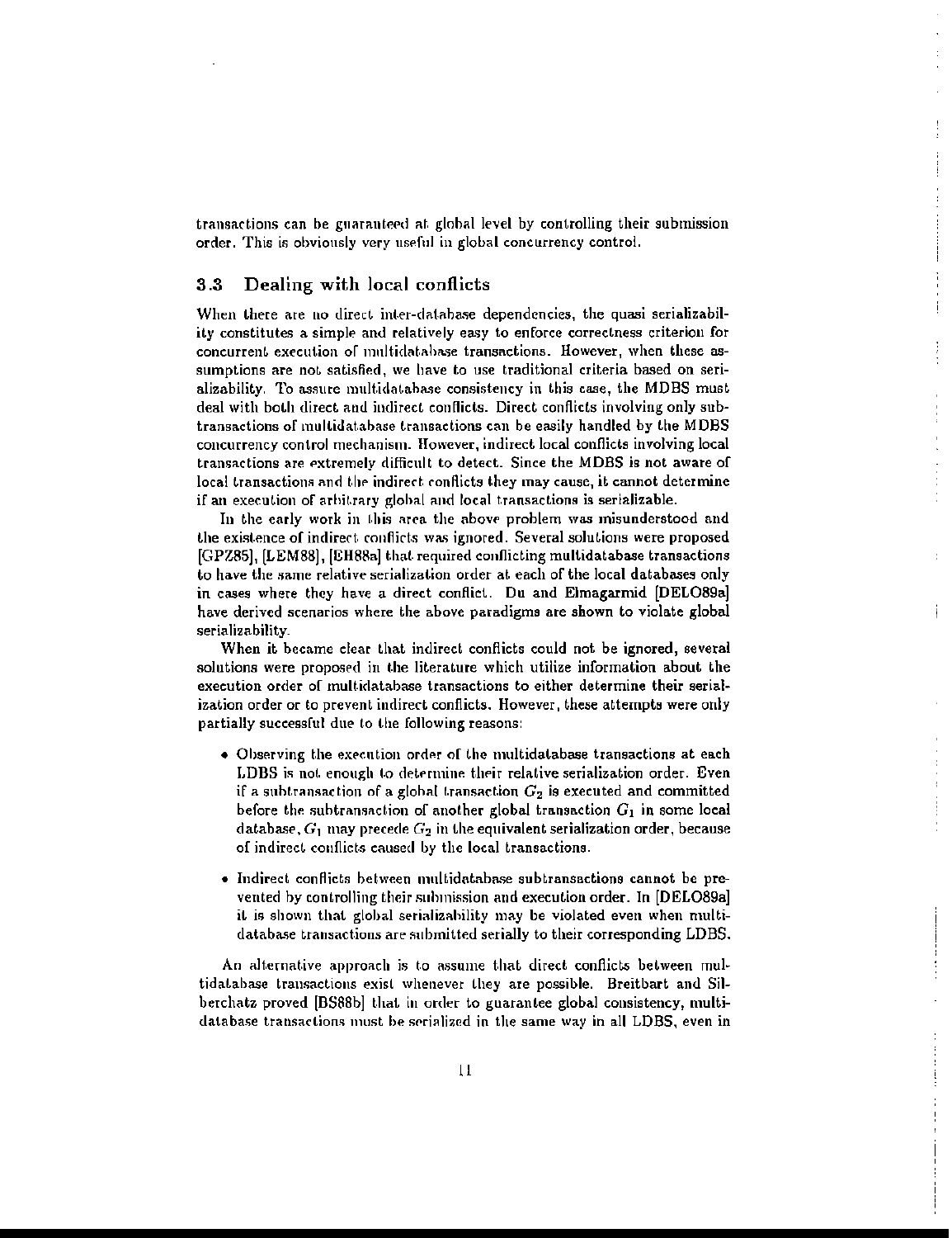the absence of conflicts among them. This idea has been used by the Amoco Distributed Database Systems (ADDS) [BS88b].

Georgakopoulos and Rnsinkiewicz [GR89] proposed an scheme under which the subtransactions of the global transactions are required to perform special data manipulation operations at each LDBS. This ensures that either the subtransactions of each multidatabase transaction have the same relative serialization order in all participating LDBSs or they are aborted. This method provides an answer to two complementary questions:

- 1. How can the MOBS obtain the information about the relative serialization order of Stlhtrallsaetions of glohal transactions at each site, in the presence of local transactions, whose existence and behavior is unknown to the MOBS, and
- 2. How can the MDBS guarantee that the serialization orders of subtransactions at each site are consistent with a global serialization order for multidatahase transactions?

We have argued that it is very difficult to determine the serialization order of the subtransactions without modifying the local database management systems. Instead of requiring the local systems to report their serialization orders to the MDBS, we incorporate additional operations in all subtransactions of global transactions which create direct conflicts between them at each LDBS. The execution order of the incorporated operations can be observed by the MDBS. The LOBS concurrency control mechanism will then guarantee that either the execution order of the incorporated operations is consistent with the serialization order of the subtransaction they hplong to or, if not. the conflict will be resolved by the local concurrency control mechanism. Hence, the LDBSs will prevent subtransactions from heing executed if the execution order observed by the MDBSs is to be inconsistent with their local serialization orders.

To achieve these objectives, we associate with each subtransaction a timestamp generated locally at each LDBS that is guaranteed to reflect its serialization order. To distinguish the timestamps used to specify subtransaction serialization orders from the timestamps (possibly) used by the LDBS concurrency control mechanisms, we call the first *tickets* and we use the expression Take-A-Ticket to refer to the process of obtaining such a timestamp. To ensure that. the ticket value ohtained hy each subtransaction reflects its serialization order. we store the current. value of the ticket in each LOBS. Hence the value of a ticket becomes a regular data item and all operations on tickets are subject to normal database constraints. Furthermore, we require the actions to read and increment the ticket to be part of each subtransaction.

It can be shown that the tickets obtained by the subtransactions of multidatabase transactions determine I.heir relative serialization order. If there is an indirect conflict involving multidatabase transactions which is inconsistent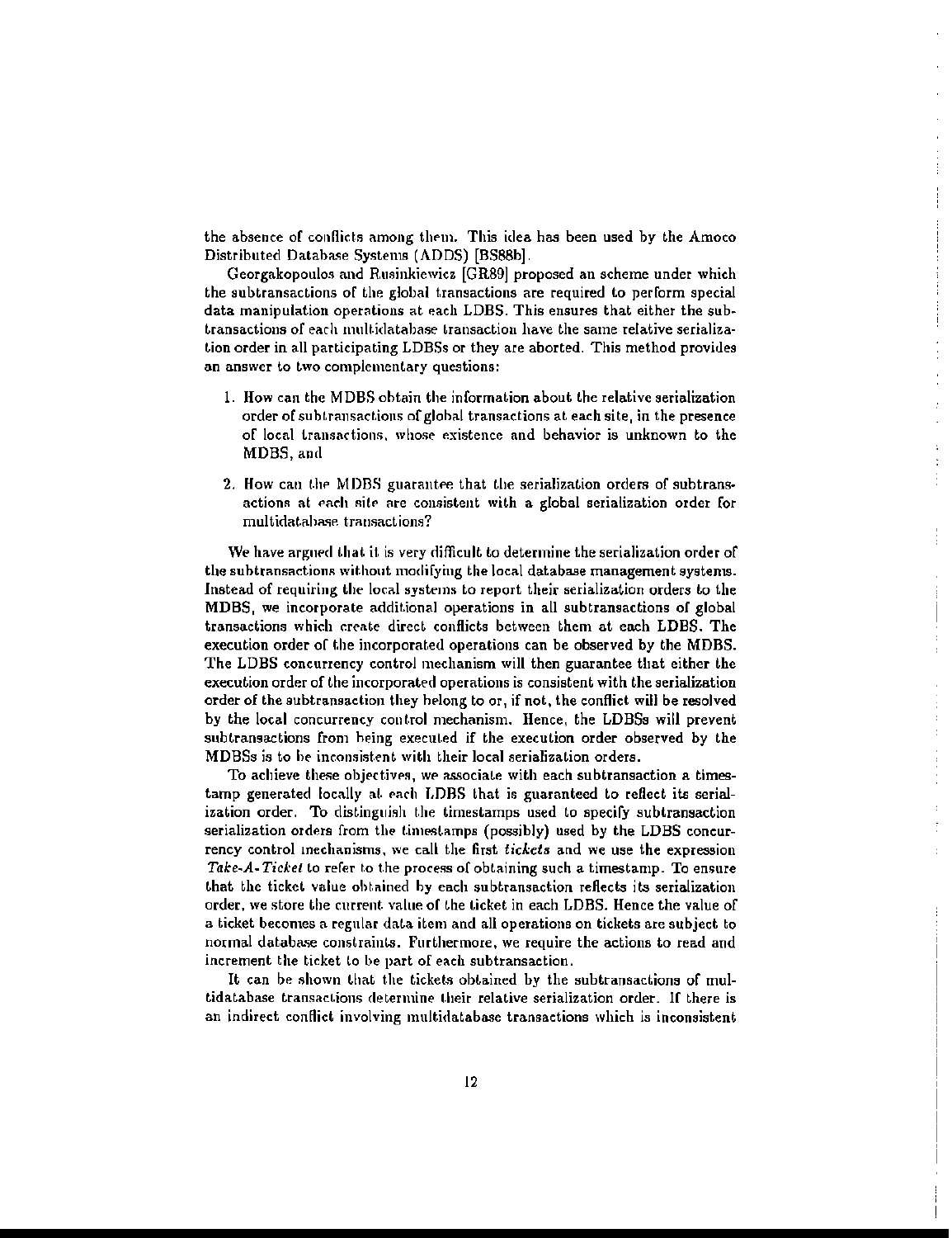with the order in which the subtransactions obtain their tickets, the local execution becomes non-serializable and it is not allowed by the LDBS concurrency control. Therefore, indirect conflicts can be resolved by the local concurrency control even if the MDBS cannot detect their existence. The tickets can be used to maintain the global consistency by validating global transactions using the *Global Serialization Graph.* To guarantee global serializability we allow global transactions to commit only if their relative serialization order is the same in all participating LDBS.

# 4 Extending the Transaction Model

Since it has been first introduced, the concept of a transaction has become one of the fundamental abstractions used in the design and analysis of information systems that provide concurrent access to shared information. The basic idea of transactions is to divide applicat.ion programs into well defined units that provide semantic.ally correct transitions between consistent states of the information system. The fundamental properties of transactions, as defined by Gray [Gra81], namely atomicity, isolation and durability turned out to be very useful in the modeling of real world applications. In particular, most work on concurrency control, commitment and recovery has been performed using transactions as a basic unit of work.

However, as the new computing environments encompassing heterogeneous and autonomous information systems began to emerge, it became increasingly clear that the limitations of the traditional transaction concept began to outweigh its virtues. In the multidatabase systems transactions must access multiple autonomous (and frequently heterogeneous) database systems, in order to accomplish their objectives. The main source of difficulty in applying the traditional transaction management techniques to these environments is the requirement of *loml autonomy* discllssed ahove. Another problem is the potential for *long* lived transactions which make many basic techniques developed in the context of centralized databases (strict locking, two-phase commitment, etc), totally inapplicable in these environments.

There have been several attempts to overcome the inadequacy of the traditional transaction concepts and the limitations of serializability as a basic correctness criterion for the concurrent execution of transactions spanning across multiple and autonomous systems. Gray proposed to divide a global transaction into relatively independent subtransactions. He proposed to associate with each subtransaction a *compensating trausaction* that can "undo" the effects of a committed subtransaction if required by the global transaction. This idea was further extended by Garcia-Molina who developed a notion of sagas [GMS87] which reject serializability as a hasic correctness criterion. Another idea that has received attention as a means for overcoming the above mentioned difficulties is the concept of nested transactions [Mos81]. However the notion of nested trans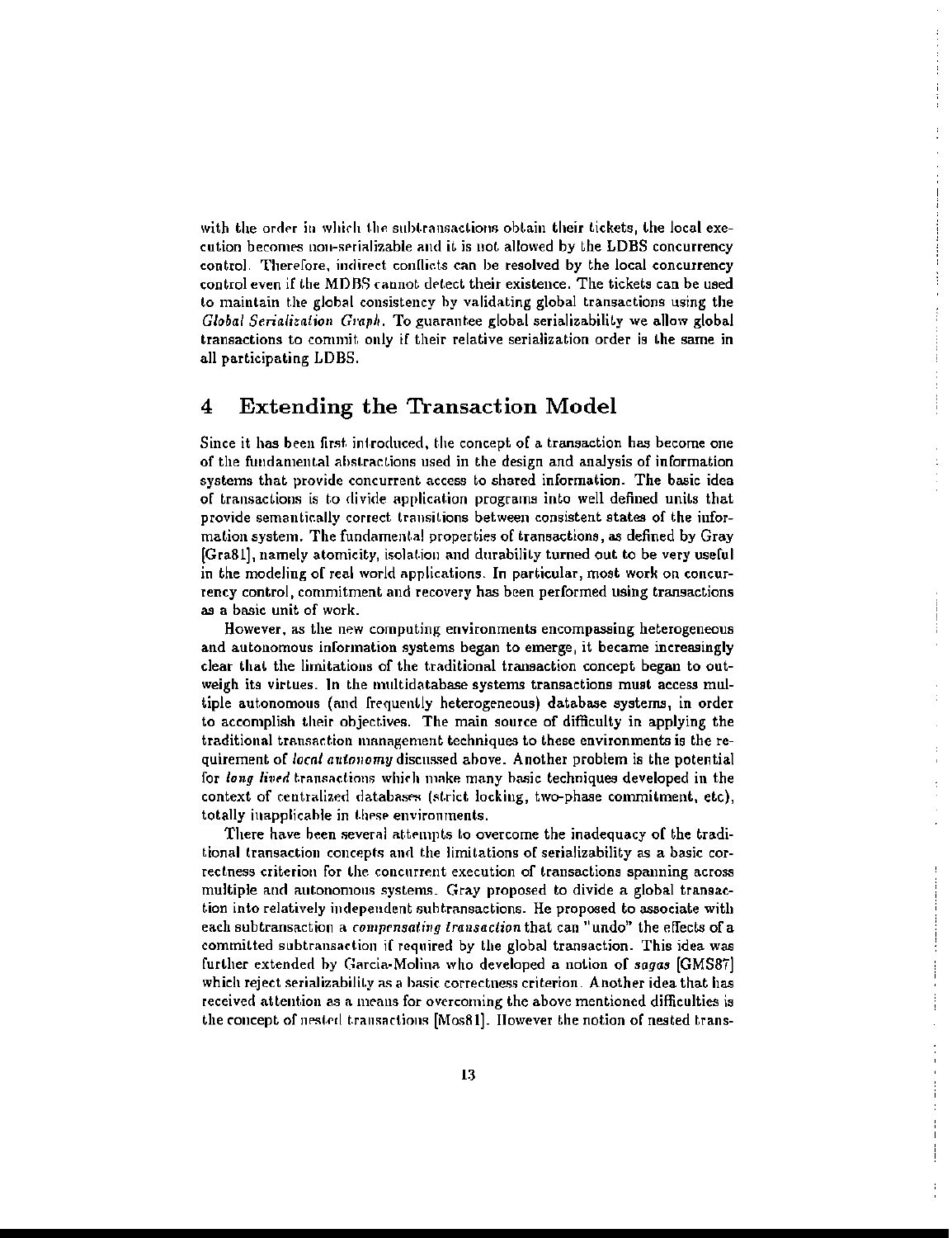actions as proposed by Moss does not address the autonomy of local systems at all.

÷

Ť

 $\ddot{i}$ 

In this section we outline an extended transaction model, which we believe, is much more suitable for computing environments consisting of autonomous systems. The proposed model allows us to utilize knowledge of the semantics of the application that is to be modeled by a transaction. The model allows composition of flexible transactions consisting of mutually dependent subtransactions. The execution of these subtransactions may depend on the success of previous subtransactions, and alternative sources of information may be specified. This approach requires redefinition of the notion of successful execution of transactions, their scheduling and commitment.

Some of the ideas incorporated in the proposed extended transaction model have been introduced elsewhere. For example, the concepts of functional equivalence of subtransactions and ronditional execution of subtransactions have been formalized in [LER89]. Similarly, the idea of using time in the specification of transaction execution can be found in  $[WQ87]$  and  $[LTS8]$ . Here, we review briefly the main ideas related to extensions of the transaction model for a multidatabase environment..

## 4.1 Specification of Multidatabase Transactions

Under the traditional model, a multidatabase transaction is defined by providing the set of subtransactions composing it and a partial ordering among them. We propose to extend this definition by specifying execution dependencies among subtransactions, the acceptable execution states and temporal value of the completion. The main concepts will be explained intuitively below, the more formal treatment is presented in (RELL90] [LER89].

#### Subtransaction Set

With every subtransaction from the set S we associate the following descriptors: *Transaction type:*

- $\bullet$  C transaction is compensatable (i.e. can be undone)
- $\bullet$  NC transaction performs real actions
- R transaction is repeatable (i.e. can be executed in accordance with the "at least once" semantics)
- NR transaction is nonrepeatable (i.e. must be executed in accordance with the "at most once" semantics)

*Commitment date*  $(t<sub>c</sub>)$ : Date after which the transaction is considered to be implicitly committed (optional) ,

<sup>&</sup>lt;sup>2</sup>The idea of value date can be traced to the early paper by Wiederhold et al. [WQ87]; it has been formally defined by Litwin [LT88].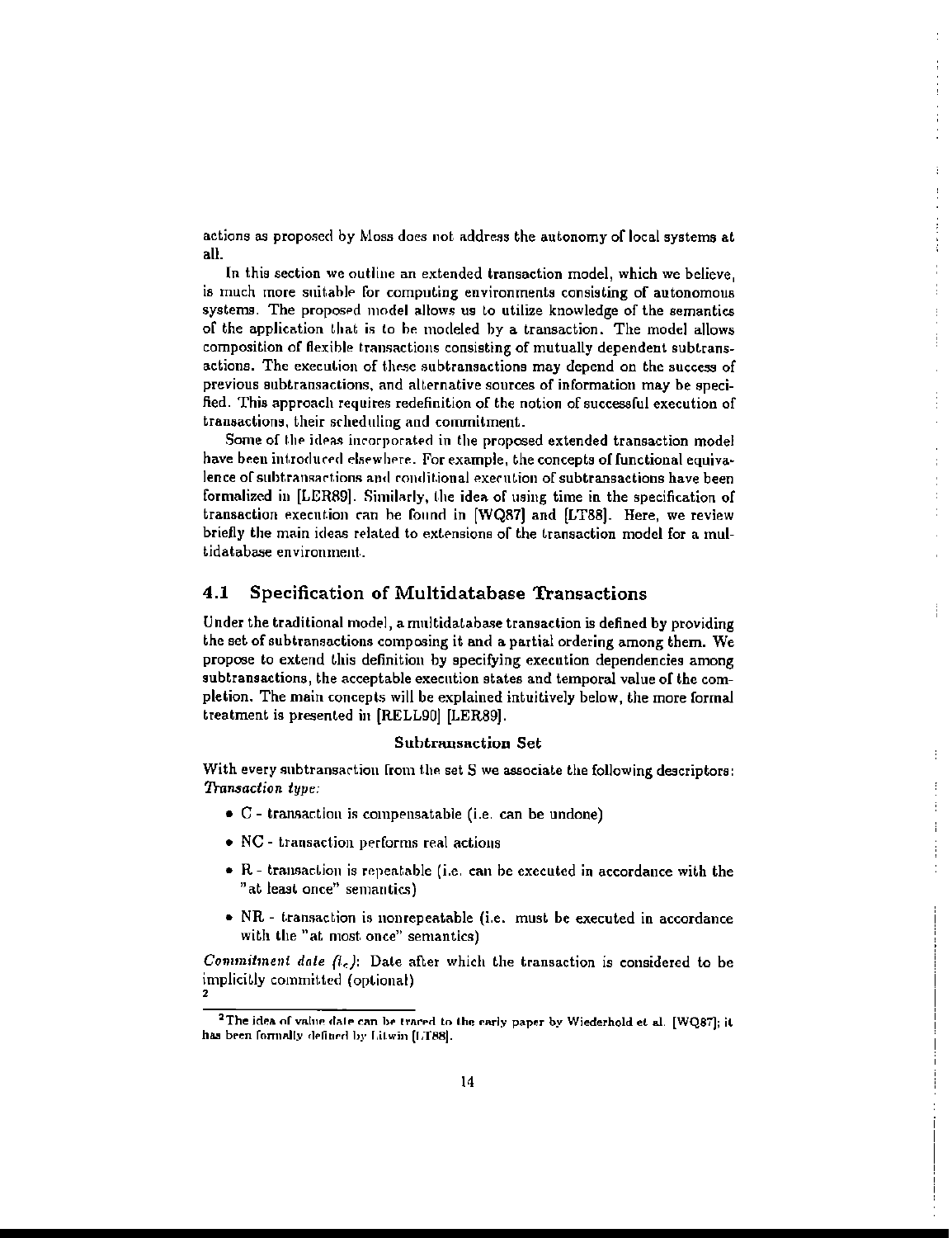*Expiration date*  $(t_e)$ : Date after which the transaction is considered to be implicitly aborted (optional).

 $\mathbf{I}$ 

temporal predicate  $\langle tp \rangle$ : this will indicate that a transaction can be executed only when a particular predicate related to time is true (e.g. between 9 and 5 GMT).

#### **Execution Dependencies**

D - is a set of predicates that define the dependencies among subtransactions of a (global) transaction. The following types of dependencies can be defined  $[LER89]$ :

- Positive execution dependency determines a (partial) ordering of subtransactions. (Value dependency constitutes a special case of positive dependency.) We say that a subtransaction  $T_i$  is positively dependent on subtransaction  $T_i$ , if  $T_i$  cannot be executed until  $T_i$  completes successfully.
- Negative execution dependency exists between subtransactions  $T_i$  and  $T_i$ if  $T_i$  cannot be executed until  $T_i$  has been scheduled and failed  $^3$ .
- Alternative dependency is defined by providing equivalence classes for transactions that are functionally equivalent. With every class we may associate a preference ordering relation defined over all subtransactions in the class. Two subtransactions are functionally equivalent if they accomplish the same function in achieving the transaction's objective. If there are several functionally equivalent transactions, typically only one of them will need to be executed.
- Compensating execution dependency exists between subtransactions  $T_i$  and  $T_i$  if  $T_i$  "undoes" the effects of  $T_i$  when executed after the successful completion of  $T_i$ .

A subtransaction may be in one of four states: {not executed, executing, executed successfully, executed and failed}. A transaction execution state is a vector of execution states for all its subtransactions. The transaction execution state is modified whenever a scheduled subtransaction completes (commits or aborts).

At any point in time there exists a set ST of *schedulable transactions*. A subtransaction  $T_i$  is schedulable if the current execution state of the transaction satisfies all prerequisite dependencies of  $T_i$  and temporal constraints of  $T_i$ .

<sup>&</sup>lt;sup>3</sup>We say that a subtransaction fails if it is executed but does not achieve its objectives (logical failure) or if it can not be successfully completed because of a physical failure.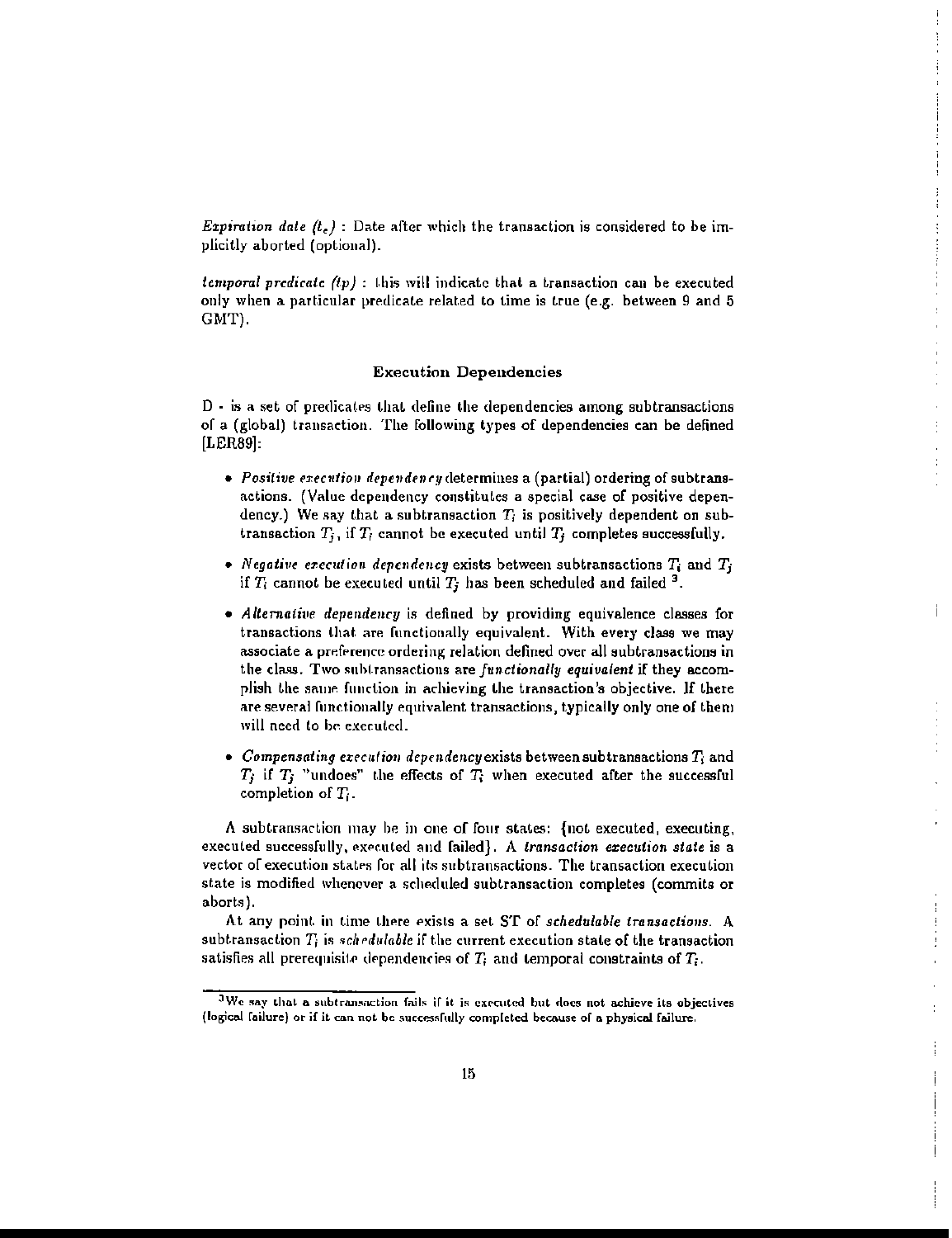#### Acceptable Execution State

The execution state of a transaction is acceptable if the objectives of the transaction have been accomplished. The set of all acceptable states of a transaction constitutes the acceptable state set which is denoted by A. Once a transaction execution reaches an acceptable state, no new subtransactions are scheduled.

The extended transactions are submitted to the scheduler which attempts to execute them by scheduling subtransactions in accordance with their execution dependencies. A transaction completes successfully when it reaches an acceptable state; it must be aborted when its execution state is not acceptable and there is no schedulable subtransaction.

### Completion Value of Transaction

With every transaction we associate its (relative) value as a function of time. The value function, V, reflects the fact that the completion of a transaction may represent a different value (utility) to the user depending on the completion time. Typically, the completion value of a transaction will decrease with time.

#### Examples:

We will illustrate the concepts introduced above with some intuitive examples using banking and travel agent examples.

- A deposit(100, Acct\_No) may be compensatable. A withdrawal(100,  $Acct$ . No) may be not compensatable, if it is accompanied by a real action.
- A read(fileid, Key\_value) from an indexed file is repeatable. A read(fileid, next) from a sequential file is not repeatable.
- Expiration date: Let reservation transaction abort automatically after 24 hours.
- Value date: Let the check withdrawal commit automatically on December 2, 1989.
- Positive dependency: Make hotel reservation in a destination city, if you made a flight reservation.
- Negative dependency: Get reservations on American, if your attempt to get reservations on Continental failed.
- Compensating transaction: Cancel car rental in NYC for December 24th, 1989.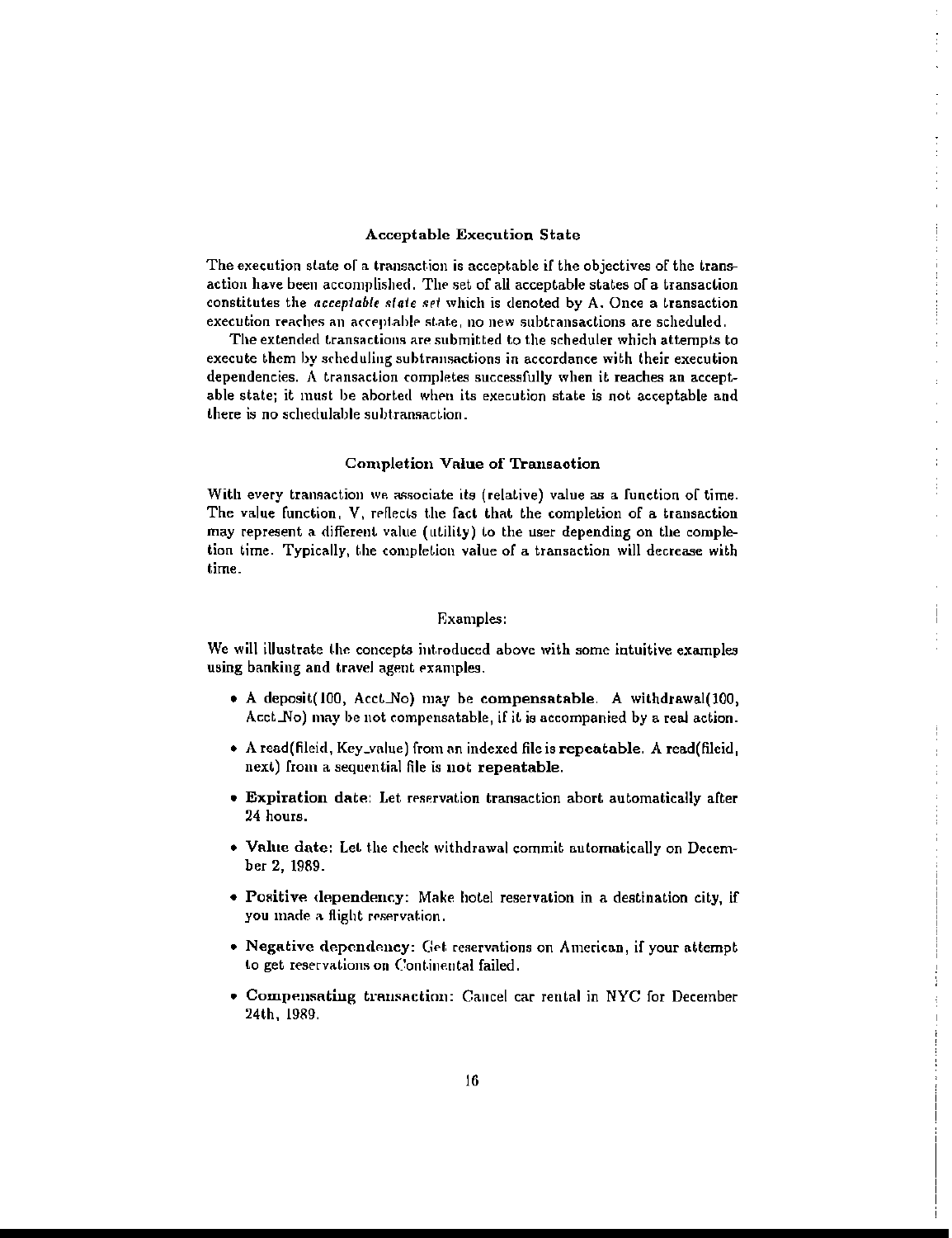- Alternative transactions: Rent a room in Chicago on December 11, 1989, at Hilton, Sheraton or Ramada, in this order of preference.
- Execution state, acceptable state: Let us consider the following transaction:

make fight reservation {American, Delta, UsAir} rent a car {Avis, National, Dollar} make hotel reservation {Hilton, Sheraton}.

and the following execution state:

(failed, successful, not executed, successful, not executed, not executed, failed, not executed)

In this case, the set of schedulable subtransactions consists of one transaction: {make hotel reservation (Sheraton)} If this subtransaction executes successfully, then the glohal transaction reaches an acceptable state (please notice that this occurs despite the fact that some of the subtransactions have failed and some were never executed). Otherwise the global transaction fails, since the set of schedulable transactions becomes empty.

• Value function: Auy a ticket to Chicago for departure on December 21st, before closing today (at a special fare X), or before next Monday (at a normal fare Y), or before the departure date (at a "full coach" fare).

## 4.2 Transaction Processing

With the addition of the time value function the problem of scheduling multidatabase transactions can be formulated as an optimization problem.

The objective is to maximize the total value of committed transactions within a particular period of time, while observing the intra- and inter-transaction dependencies. The intra-lransaction dependencies are specified explicitly in each (global) transaction. The inter-transaction dependencies are determined by the correctness criteria used by the multidatabase systems.

For example, if we assume that no dependencies exist between local database systems involved in a multidatabase transaction, *quasi serializability* (See Section 3) can be used as an inter-transaction correctness criterion. In this case, local executions are serializable and there is an order of global transactions. Another possibility is to use *value-date safe* executions as defined by the value date paradigm [LT88]. Under this proposal a data item can be accessed "safely", only if the current time is greater than the value date associated with this data item.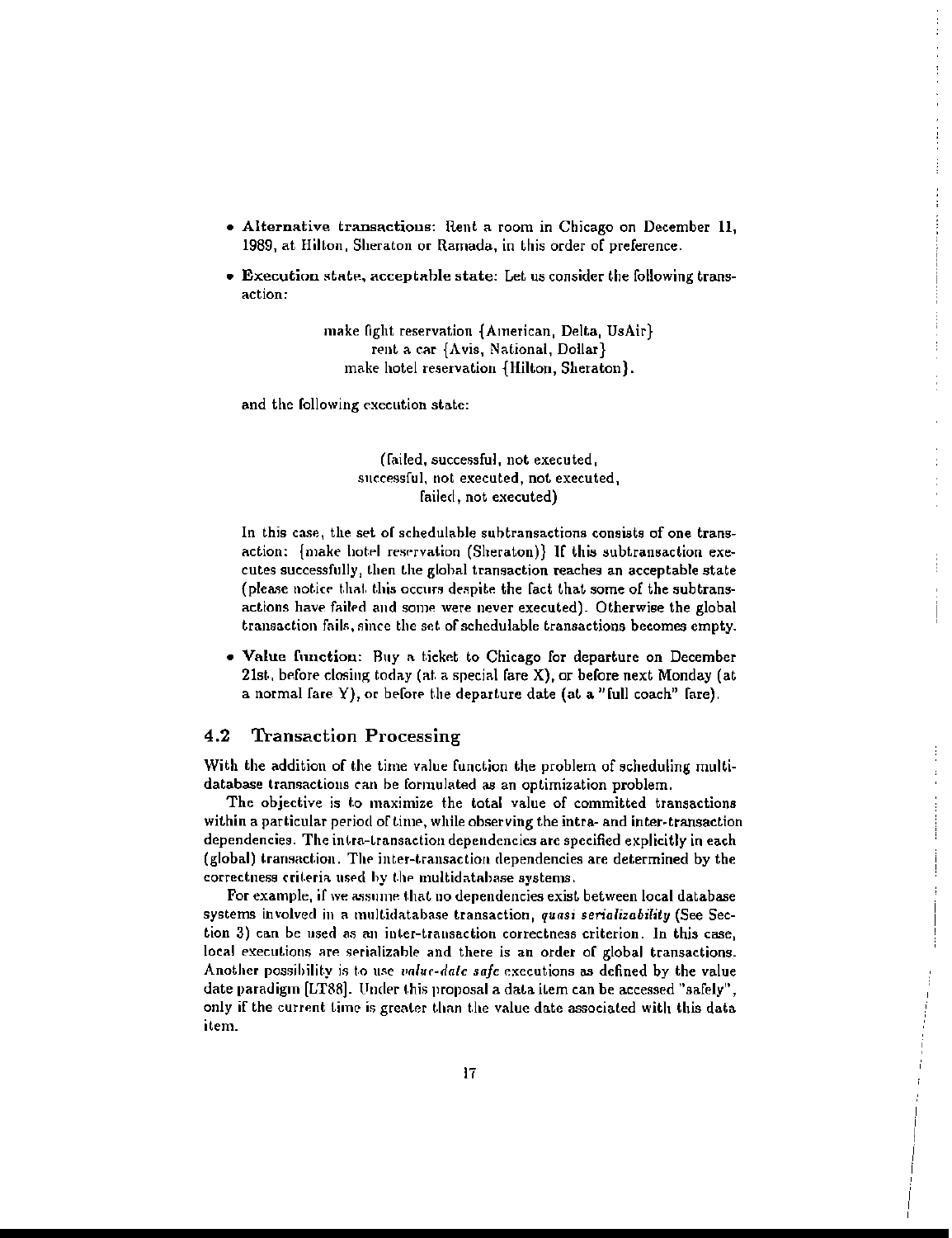In general, the addition of the value function for completion may alleviate some problems with *the* pure "value date" approach that are shared with other algorithms based on deadline scheduling.

The notion of commitment will have to be re-examined in the context of the extended transaction model. We have already mentioned that a transaction may complete successfully, even if some of its subtransactions failed or were not executed. We have assumed that subtransactions are scheduled in accordance with their execution dependencies. When an acceptable state is reached we may need to perform the following actions:

- All subtransactions needed to achieve the objectives of the global transaction are committed.
- All subtransactions that are currently executing are aborted, and
- Compensating subtransactions are scheduled for all those completed subtransactions that. violate the alternative dependencies.

For example, let us consider our travel agent transaction. Let us suppose that the three airline reservation subtransactions were scheduled concurrently and the last two of them have completed successfully. Then, one of the "rent a car" subtransactions has heen successful. Let us assume that currently the two hotel reservation subtransactions are in progress. As soon as the first completes successfully, the objective of the global transaction is achieved. The global transaction can be now committed as follows: The second hotel subtransaction in progress, is aborted, the second airline reservation subtransaction must be compensated, and the remaining completed subtransactions are committed.

÷

Of course, the commitment process as described above, may not always be applicable. In such cases, we can take advantage of the mechanisms for implicit commitment or expiration of subtransadions that are provided in the model. By choosing the appropriate commitment and expiration dates for the subtransaetion, we may *implicitly* commit *or abort* extended transactions.

## 5 Further Work

In this paper we have addressed several problems related to the development of applications involving multiple and autonomous databases.

We described the possible architecture of such a system, using as examples experimental prototypes we have developed. We have also discussed the problems of development of applications involving multiple heterogeneous hardware and software systems. The approach based on the Distributed Operation Language has proven successful in the integration of data and knowledge bases. We believe that it will be useful in distributed and heterogeneous computing environments where current network services, such as file transfer or remote login are no longer sufficienl..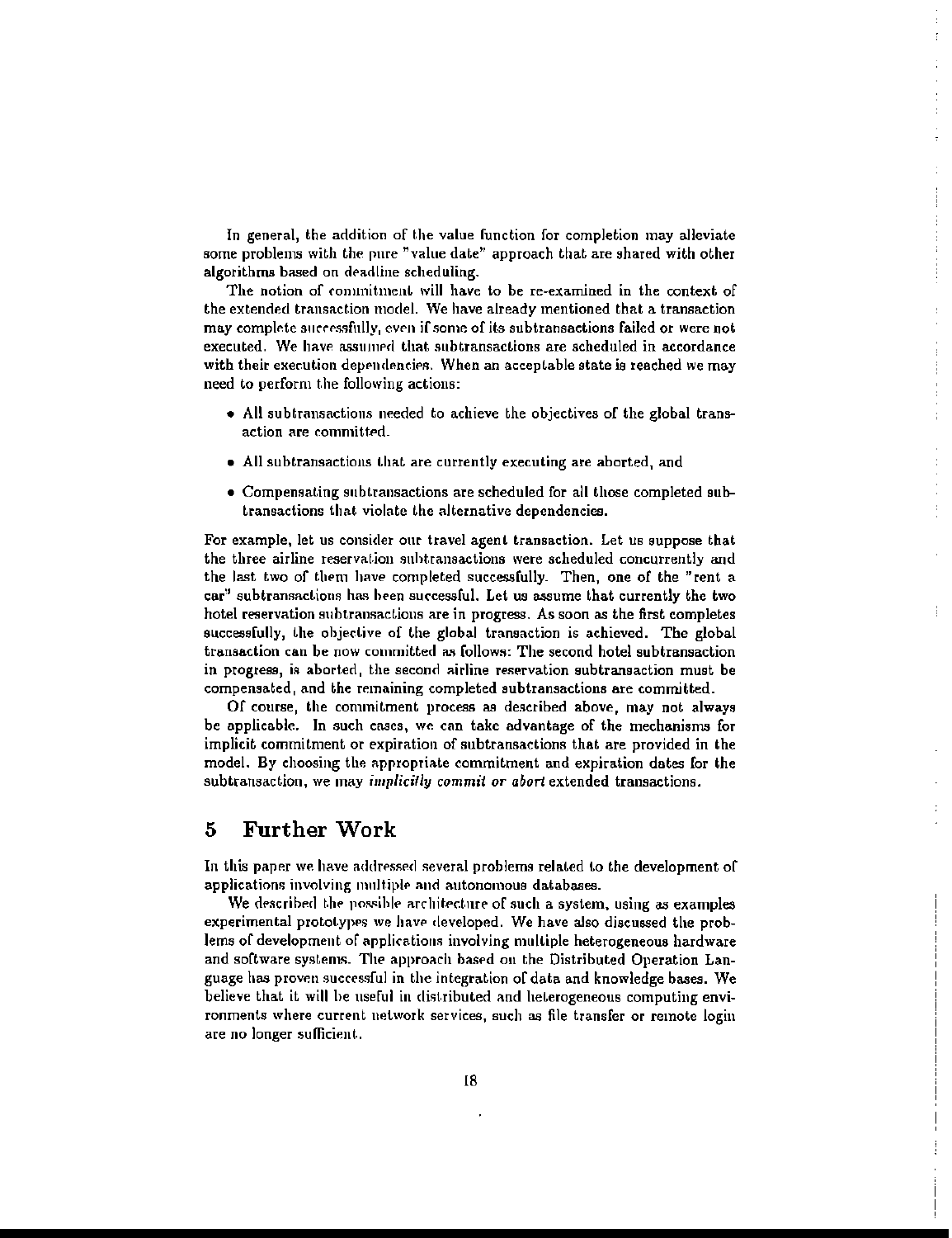The next part of the paper addressed the difficult problems in multidatabase transaction management that are caused mainly by the heterogeneity and autonomy of local systems participating in a federative environment. We then proposed a new transaction model which allows specification of complex transactions that are capable of capturing more semantics of the applications. A given objective can frequently be accomplished in more than one way. The most important elements of this proposal are:

- $\bullet$  Clear recognition of the fact that global transactions accessing multiple autonomous systems cannot be efficiently processed according to the traditional transaction model using serializability as a correctness criterion. Hence, a global transaction must be treated as a set of subtransactions with complex intra-transaction dependencies, whose execution may not always be completely controlled by a centralized scheduler.
- A transaction may complete successfully even if some of its subtransactions were never executed or failed. In this case some of the scheduled subtransactions may need to be aborted and some of the committed subtransactions may have to be compensated (if applicable).
- Since the same function can frequently be accomplished in more than one. system, we need to have a mechanism to define the functional equivalence of subtransactions and to specify their alternative scheduling.
- Transaction models proposed so far, either completely ignored the completion time of a transaction (serializability), or treated it as a hard deadline that a transaction must meet in order to complete successfully (real time transactions, value dates). Here, we propose a much more realistic paradigm under which a transaction's completion value varies as a function of time. Hence, if a transaction deadline cannot. be guaranteed we may still want to complete it, recognizing that the utility of such completion may be lower, but not necessarily zero.

Many ideas presented in this paper are only preliminary, and we are currently working on their development in the InterBase project. The main problems currently under investigation include:

- Development of an execution environment for a multidatabase language such as MSQL.
- $\bullet$  Development of a transaction specification language capable of expressing the concepts defined in the extended transaction model.
- Study of the extensions to the task specification language DOL, that are needed in order to support execution of multidatabase transactions.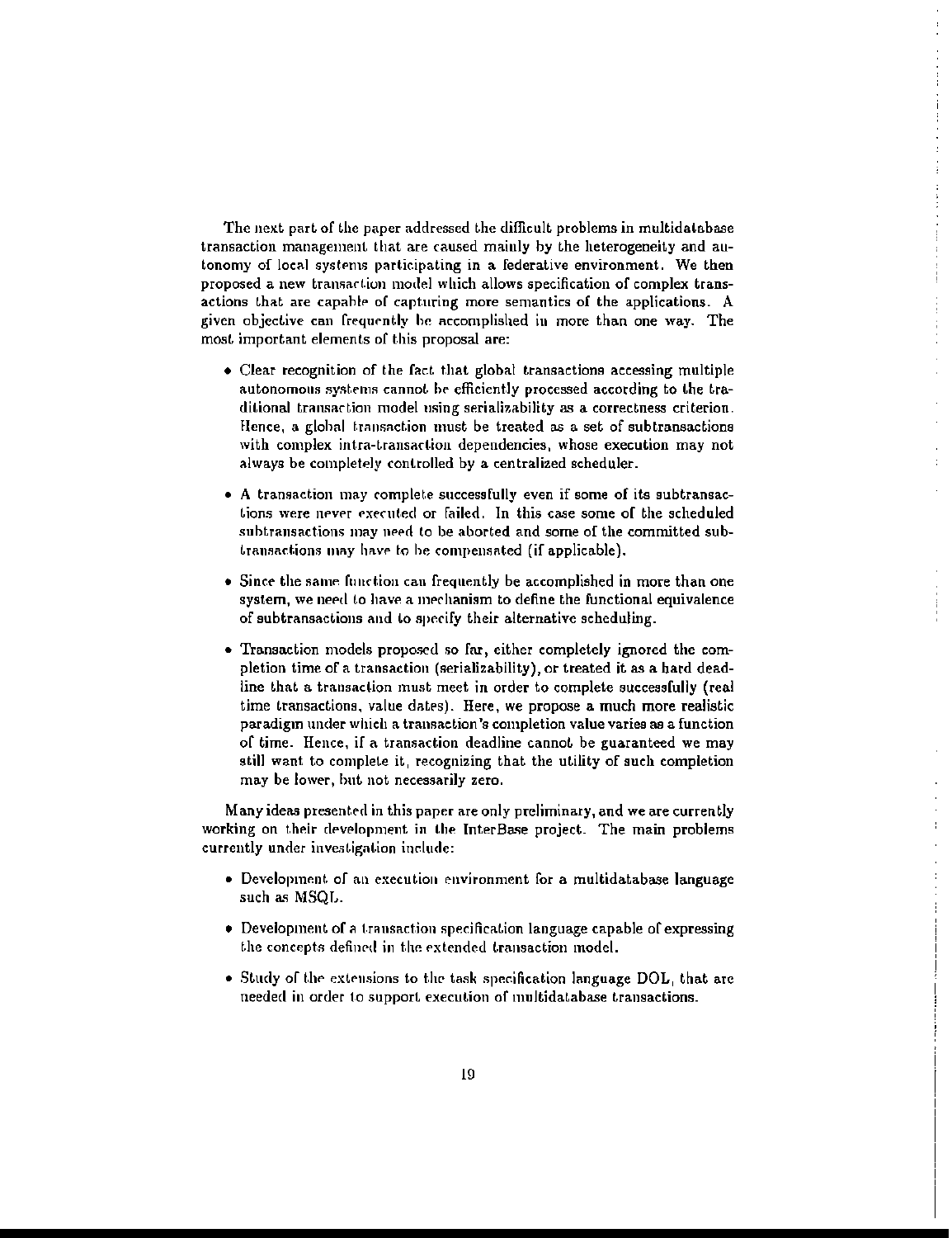• Study of the appropriateness (i.e., strength and weakness) of quasi serializability as the correctness criterion in MDBS and the problem of maintaining MDBS consistency using quasi serializable executions.

÷  $\bar{\textbf{r}}$ 

Í

Ť

 $\frac{1}{2}$ 

#### 6 Acknowledgements

The authors would like to acknowledge the contributions made by all the researchers of the Interbase project at Purdue University and the OMNIBASE project at the University of Houston. The work reported here was done jointly with W. Du, D. Georgakopoulos, Y. Leu, K. Loa, and S. Ostermann. Other members of these projects have also contributed to the content and presentation of this paper.

# References

- $[LE90]$ Y. Leu and A. Elmagarmid. A Hierarchical Approach to Concurrency Control for Multidatabase Systems. In Second International Symposium on Databases in Parallel and Distributed Systems, July, 1990, Ireland.
- [AGMS87] R. Alonso, H. Garcia-Molina, and K. Salem. Concurrency control and recovery for global procedures in federated database systems. In IEEE Data Engineering, pages 5-11, September 1987.
- [BS88a] Y. Breitbart and A. Silberschatz. Multidatabase systems with a decentralized concurrency control scheme. In Distributed Processing Technical Committee-NEWSLETTER, pages 35-41, November 1988.
- [BS88b] Y. Breitbart and A. Silberschatz. Multidatabase update issues. In Proceedings of the 4th International Conference on Data Engineering, February 1988.
- $[Day83]$ U. Dayal. Processing queries over generalization hierarchies in a multidatabase. In Proceedings of The Ninth International Conference on Very Large Data Bases, October 1983. Florence.
- $[DE89]$ W. Du and A. Elmagarmid. Quasi serializability: a correctness criterion for global concurrency control in InterBase. In Proceedings of the International Conference on Very Large Data Bases, Amsterdam, The Netherlands, August 1989.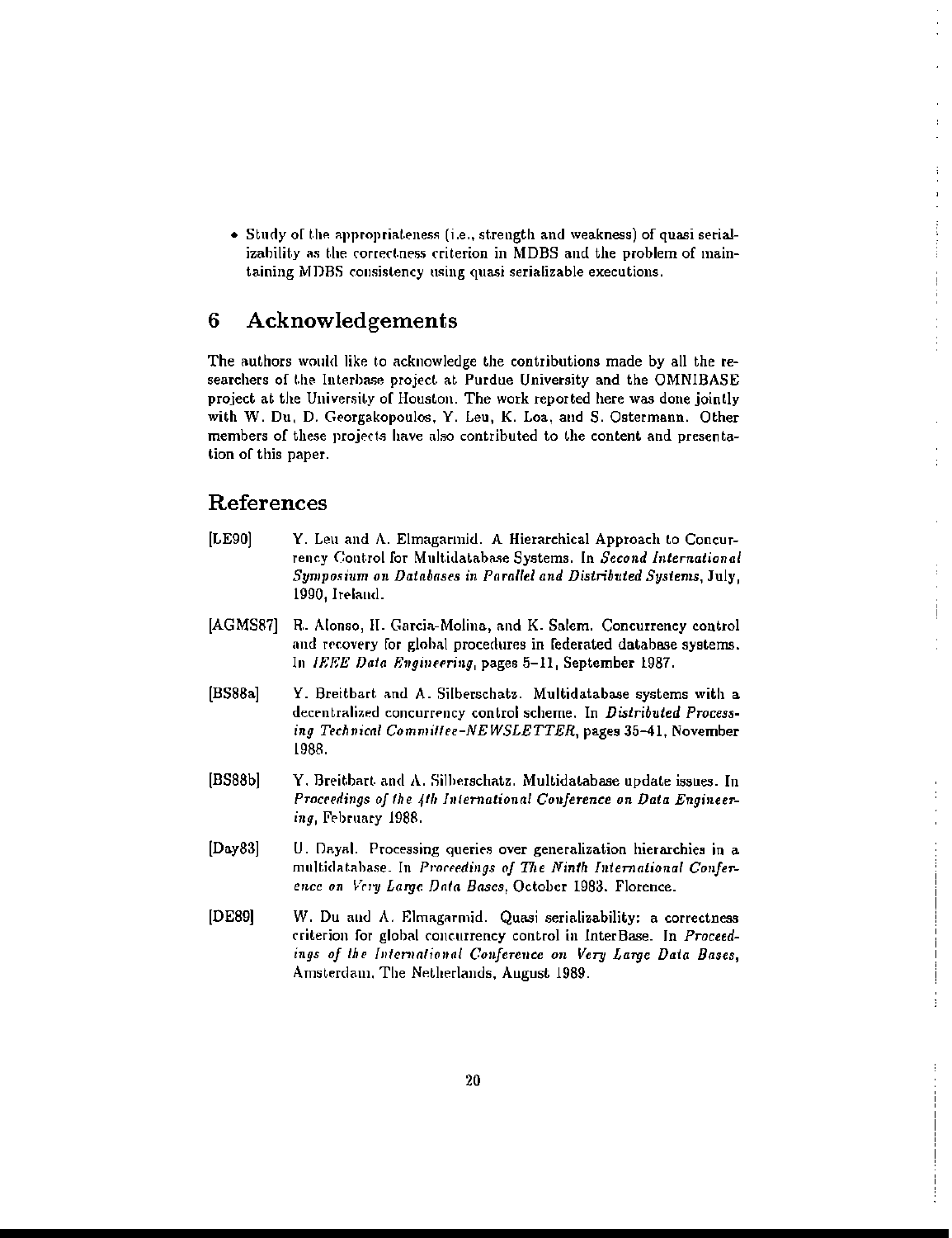[DELO89a] W. Du, A. Elmagarmid, Y. Leu, and S. Osterman. Effects of autonomy on maintaining global serializability in heterogeneous distributed database systems. In Proceedings of the Second International Conference on Data and Knowledge Systems for Manufacturing and Engineering, October 1989.

 $\bar{1}$ Î

 $\frac{1}{3}$ 

 $\frac{1}{4}$ 

÷

j

J.

l.

 $\mathbf{r}$ 

 $\ddot{\phantom{a}}$ 

÷

- $[DER82]$ C. Devor, R. Elmasri, and S. Rahimi. Design of DDTS: a reliable distributed database testbed system. In Proceeding of the 2nd IEEE Symposium on Reliability in Distributed Systems, July 1982.
- D. Embley, B. Czejdo, and M. Rusinkiewicz. An approach to  $[ECR87]$ schema integration and query formulation in federated database systems. In Proceedings of the Third International Conference on Data Engineering, February 1987.
- [ED90] A. Elmagarmid and W. Du. A paradigm for concurrency control in heterogeneous distributed database systems. In Proceedings of the Sirth International Conference on Data Engineering, Los Angeles, California, February 1990.
- [EH88a] A.K. Elmagarmid and A.A. Helal. Supporting updates in heterogeneous distributed database systems. In Proceedings of the International Conference on Data Engineering, 1988.
- [EN84] R. Elmasri and S. Navathe. Object integration in logical database design. In Proceedings of the IEEE Data Engineering Conference, February 1984.
- [FS82] A. Ferrier and C. Strangret. Heterogeneity in the distributed database management systems Sirius-Delta. In Proceeding of the Eight International Conference on Very Large Data Bases, September 1982.
- $[GL84]$ V.D. Gligor and G.L. Luckenbaugh. Interconnecting heterogeneous data base management systems. IEEE Computer, 17(1):33-43, January 1984.
- [GMS87] H. Garcia-Molina and K. Salein. Sagas. In Proceedings of the ACM Conference on Management of Data, pages 249-259, May 1987.
- $[GPZ85]$ V.D. Gligor and R. Popescu-Zeletin. Concurrency control issues in distributed heterogeneous database management systems. In F.A. Schreber and W. Litwin, editors, Distributed Data Sharing Systems. North-Holland, 1985.
- V.D. Gligor and R. Popescu-Zeletin. Transaction management in  $[GPZ86]$ distributed heterogeneous database management systems. Information Systems, 11(4):287-297, 1986.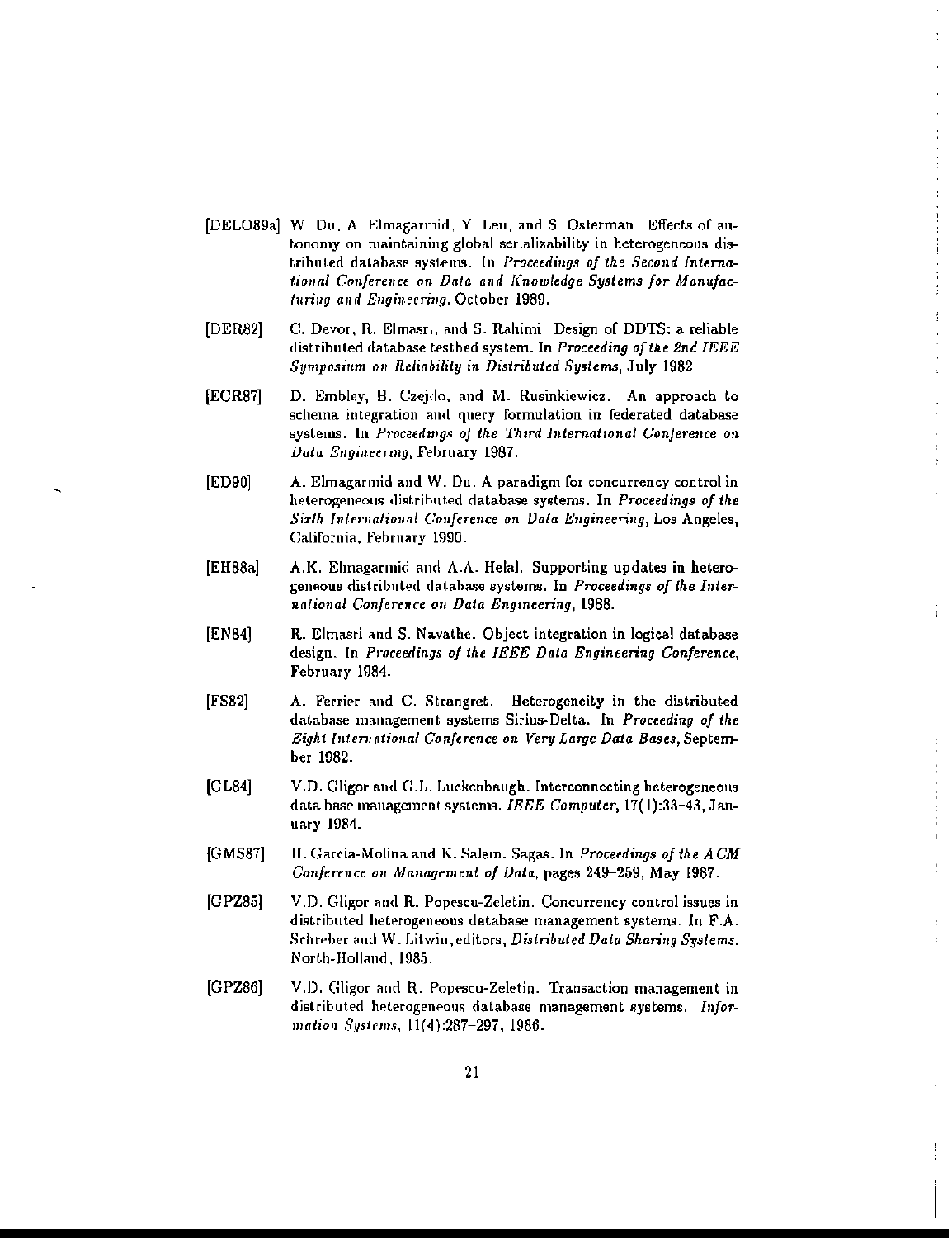[GR89] D. Georgakopoulos and M. Rusinkiewicz. Transaction management in multidatabase systems. Technical Report UH-CS-89-20, Department of Computer Science, University of Houston, September 1989. *<u><u><u></u>*</u></u>

- $[Gra81]$ J. Gray. The transaction concepts: Virtues and limitations. In Proceedings of the International Conference on Very Large Data Bases, pages 144-154, 1981.
- [ROE90] M. Rusinkiewicz, S. Ostermann, A. Elmagarmid, and K. Loa. The Distributed Operation Language for Specifying Multisystem Applications. In Proceedings of the First International Conference on Systems Integration, IEEE, New Jersey, 1990.
- $[LA86]$ W. Litwin and A. Abdellatif. Multidatabase interoperability. Computer, 19(12), December 1986.
- [LEM88] Y. Leu, A.K. Elmagarmid, and D.N. Mannai. A transaction management facility for InterBase. Technical Report TR-88-064, Computer Engineering Program, Pennsylvania State University, 1988.
- [LER89] Y. Leu, A. Elmagarmid, and M. Rusinkiewicz. An extended transaction model for multidatabase systems. Technical Report CSD-TR-925, Department of Computer Science, Purdue University, 1989.
- $[LR82]$ T. Landers and R. Rosenberg. An overview of Multibase. In Proceedings of the International Symposium on Distributed Databases. 1982. Berlin.
- $[LS86]$ T. Logar and A. Sheth. Concurrency control issues in heterogeneous distributed database management systems. Technical report, Honeywell Computer Sciences Center, 1986.
- $[LT88]$ W. Litwin and H. Tirri. Flexible concurrency control using value dates. IEEE Distributed Processing Technical Committee Newsletter, 10(2):42-49, November 1988.
- $[Mos81]$ J.E. Moss. Nested Transactions: An Approach to Reliable Distributed Computing,. PhD thesis, Dept. of Electrical Engineering and Computer Science, MIT, April 1981.
- $[Pu88]$ C. Pu. Superdatabases for composition of heterogeneous databases. In IEEE Proceedings of the 4th International Conference on Data Engineering, 1988.
- $[RC87]$ M. Rusinkiewicz and B. Czejdo. An approach to query processing in federated database systems. In Proceedings of the Twentieth Hawaii International Conference on System Sciences, 1987.